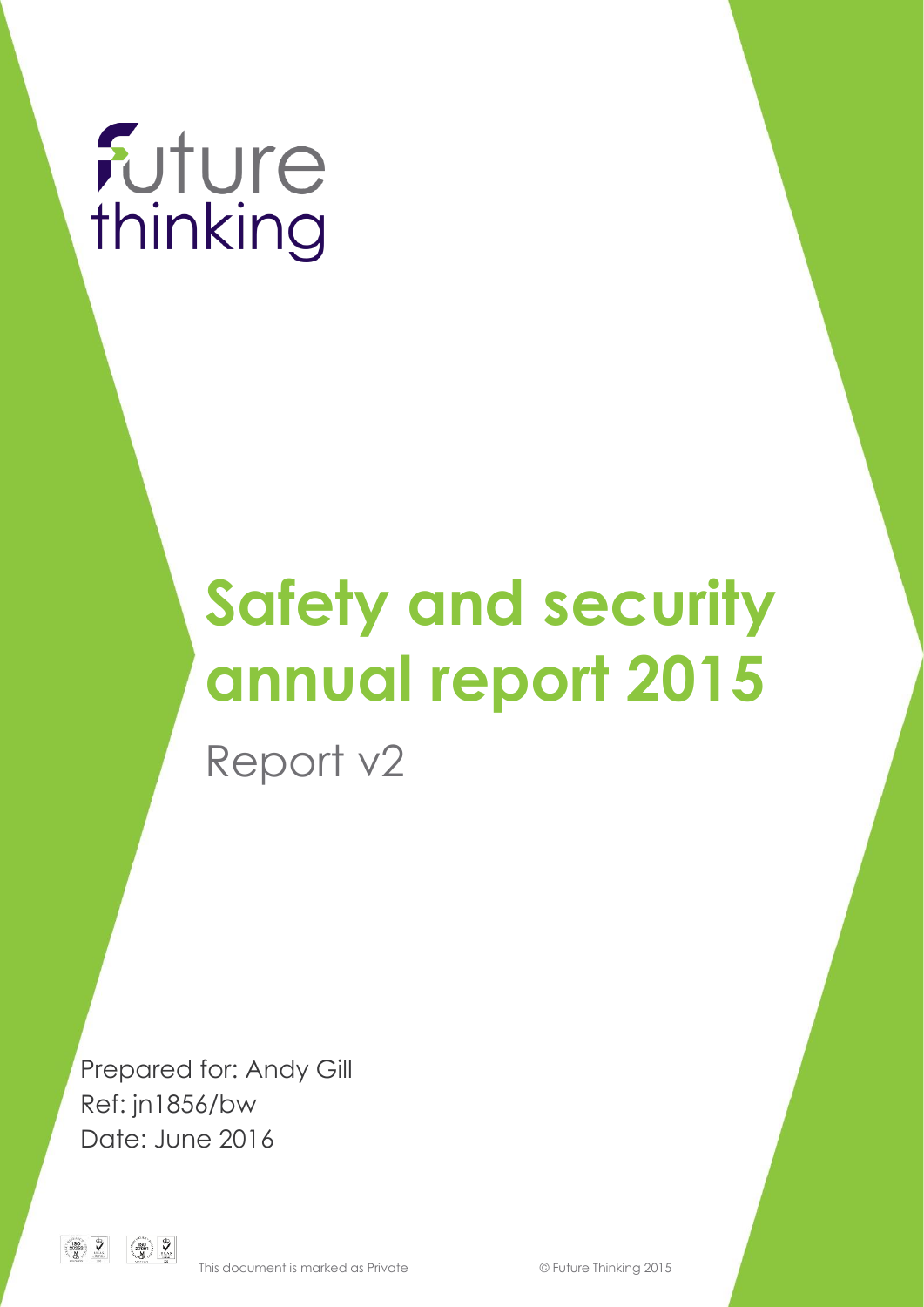

## **Contents**

| General worry and incidence of worrying events in the last three months  9 |  |
|----------------------------------------------------------------------------|--|
|                                                                            |  |
|                                                                            |  |
|                                                                            |  |
|                                                                            |  |
|                                                                            |  |
|                                                                            |  |
|                                                                            |  |
|                                                                            |  |
|                                                                            |  |
|                                                                            |  |
|                                                                            |  |
|                                                                            |  |
|                                                                            |  |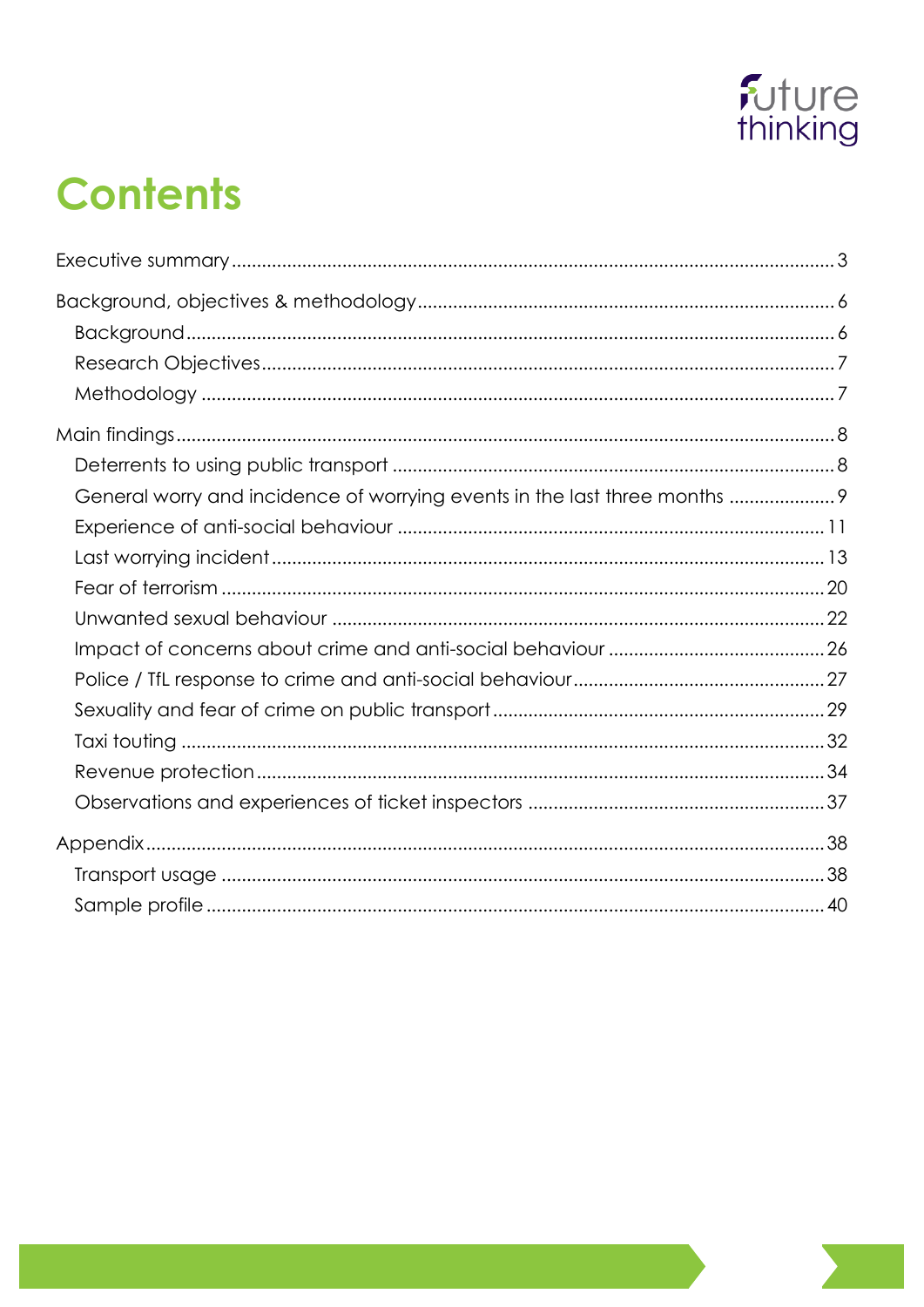

## <span id="page-2-0"></span>**Executive summary**

TfL's Safety and Security tracker has been running since 2006 and provides the Directorate of Community Safety, Enforcement and Policing with information which helps set the direction, priorities and policies for policing services on and around the London transport system.

Among several subjects relating to safety and security, the focus is on Londoners' feelings of safety when travelling on the Underground, buses and trains, their experience of events on and around the transport system which make them worried and the impact of fear/these incidents on their use of public transport.

In this report we look at the results from 2015 and make comparisons with 2014 and 2013. For the key measurements of general worry, incidence of experiencing worrying events and incidence of experiencing unwanted sexual behaviour, we include data from the latest two surveys conducted in January and April 2016 (there are still two more waves to be completed in 2016: the July and October waves).

11 per cent of Londoners were very or quite worried about their personal security when using public transport in London in 2015. 16 per cent recalled an incident in the last three months which made them feel worried about their personal safety.

General worry and recall of specific incidents causing worry are the two key measures of safety and security tracked in this study and both have been trending downwards over the period 2013 - 2015. However, in the latest two waves of the study conducted in January and April 2016, we see a deterioration in these measures (12 per cent generally worried and 18 per cent experiencing a worrying incident), accompanying a rise in fear of terrorist attacks.

Women and BAME Londoners are significantly more likely to be generally worried (very or quite) and have experienced a specific incident of worry in the last three months. Disabled Londoners and outer London residents are significantly more worried in general than non-disabled and inner London residents.

Among the 16 per cent of Londoners who experienced a worrying incident in 2015, 46 per cent occurred on a bus, 29 per cent on the tube and 20 per cent on a train. When based on all Londoners, the incidence of experiencing a worrying event on a bus has declined significantly from 9 per cent in 2013 to 7 per cent in 2015. For Tube and train, this remains unchanged. 62 per cent of worrying incidents occurred on board the mode of transport, 21 per cent while waiting at a bus stop or station and 15 per cent while walking to or from a bus stop or station, repeating similar results in 2014 and 2013.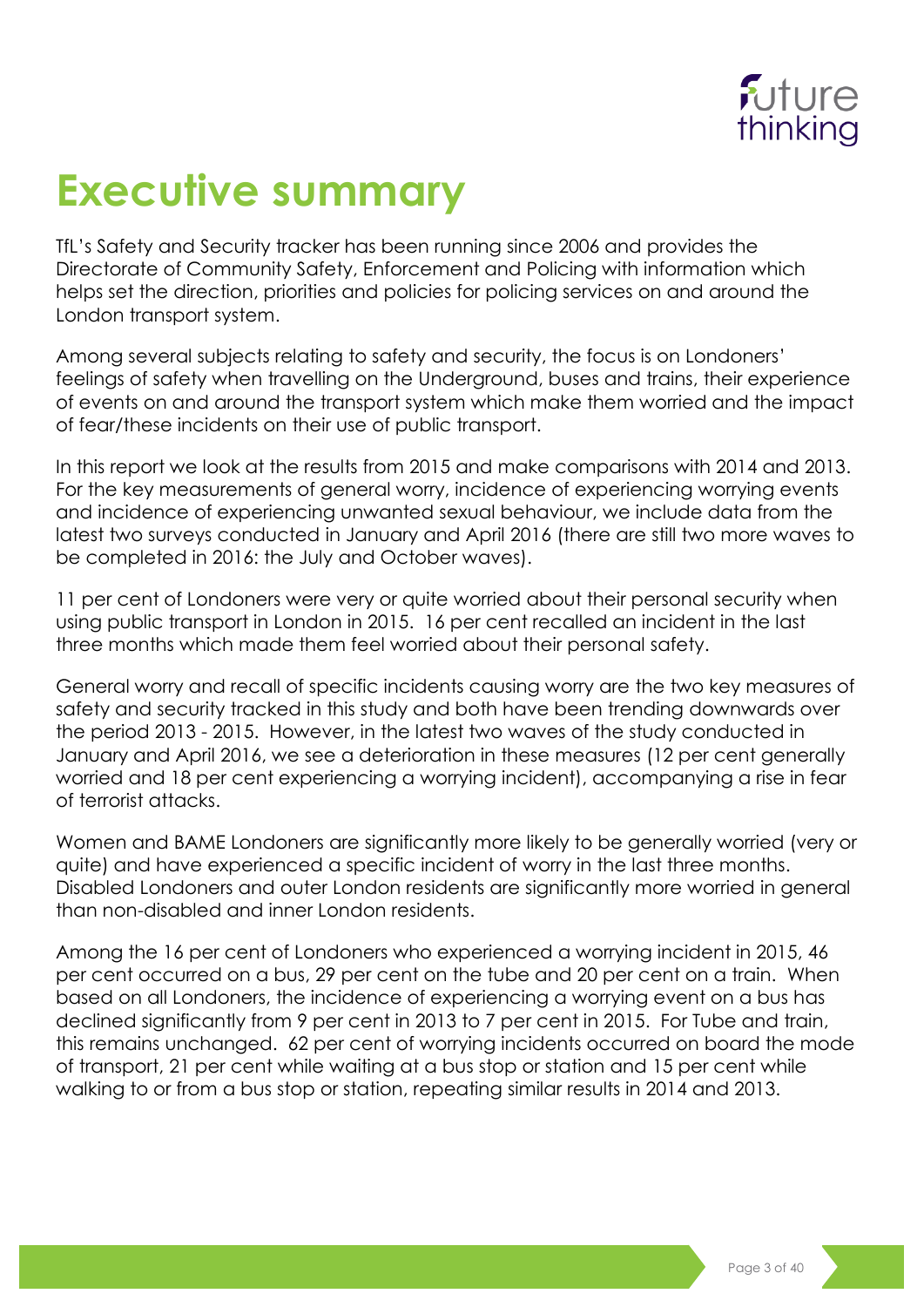

When looking at the nature of worrying events, we include results from January and April 2016 because they show a significant increase in fear of a terrorist attack which has been rising year on year (1 per cent in 2014, 4 per cent in 2015 and 9 per cent in January/ April 2016). These results are not surprising against the backdrop of the November 2015 terrorist attacks in Paris and March 2016 attacks in Brussels and increased media coverage of the War on Terror. Fear of terrorism is a continuous fear rather than a one-off episode of worry (experienced 24 times on average over a three-month period by those experiencing it). It is significantly more likely to occur on the Tube and during the day. The proportion of Londoners agreeing that fear of a terrorist attack acts as a deterrent to them using public transport more often has risen significantly to 18 per cent in January/ April 2016 from 12 per cent in 2013-2015.

Fear of terrorism aside, the most prevalent cause of worry is the threatening behaviour of other passengers (mentioned by 35 per cent of those experiencing a worrying event), drunken passengers (13 per cent) and busy environments/ large crowds (8 per cent).

Almost all Londoners have witnessed some form of anti-social behaviour on public transport in London over the last three months. People speaking loudly on mobile phones and listening to loud music are still experienced by over seven in ten Londoners, followed by people eating hot food, pushing and shoving and littering. Begging is significantly up (from 48 per cent in October 2014 to 59 per cent in October 2015).

Amongst frequent users (at least twice weekly) of each mode, half or more have witnessed loud music and pushing and shoving in the last three months on buses and trains. Bus is the most anti-social mode and Tube the most 'social' in terms of the number of different types of anti-social behaviour witnessed by half or more of regular users in the last three months. The Tube has recorded significant falls in listening to loud music, easting hot food, children/ youths behaving badly, spitting and bullying between 2014 and 2015. Eating and drinking is up on the bus and drinking and pushing and shoving is up on trains. Begging is significantly up on all three modes among regular users of each.

In 2015, worrying events caused 11 per cent of those experiencing them to stop using the mode of transport on which they occurred completely or temporarily. 55 per cent were not affected at all, in line with previous years.

The impact of concerns about crime and anti-social behaviour on Londoners' frequency of using the Underground, buses and trains has risen for all three modes from 2014 to 2015 when thinking about travel during the day but remains unchanged for travel after dark. It is probably the rise in fear of terrorist attacks which manifests itself predominantly during the day, that is causing this.

8 per cent of Londoners have experienced unwanted sexual behaviour on public transport in 2015. This proportion is in line with 2013 and 2014. 20 per cent of young women (aged 16-34) and 19 per cent of gay, lesbian and bisexual Londoners have experienced unwanted sexual behaviour on public transport, significantly higher than for other groups. These events were most likely to occur on board public transport (72 per cent) and on buses (48 per cent) and the Tube (41 per cent) but not so much on trains (16 per cent).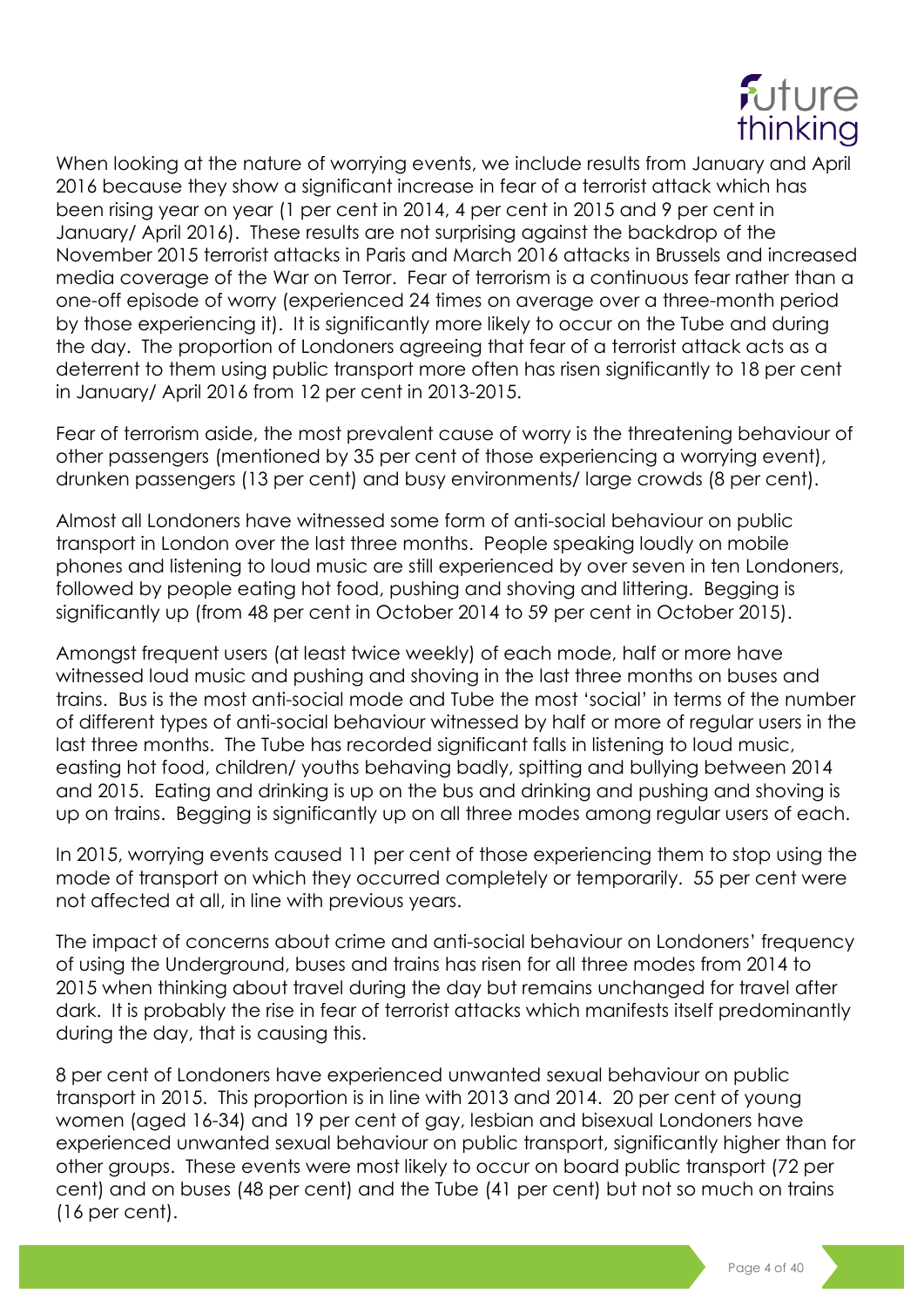

Eleven per cent reported these crimes in 2015, continuing year on year increases from 2013. The main reasons for not reporting are (as in previous years) a feeling that it wasn't serious enough, that it was not worth the hassle to report it and that they just ignored it and moved away.

Excluding those saying don't know, 67 per cent of Londoners agree that the police, TfL and other partners are dealing with the crime and anti-social behaviour issues that matter on the Underground in 2015, 64 per cent in the case of trains and 62 per cent in the case of buses, representing significant improvements for the Tube and trains compared with 2013.

The main suggestions from Londoners for TfL to help them feel safer when using public transport are, as always, for more staff and a greater police presence on board modes of transport and at stops and stations and for more CCTV.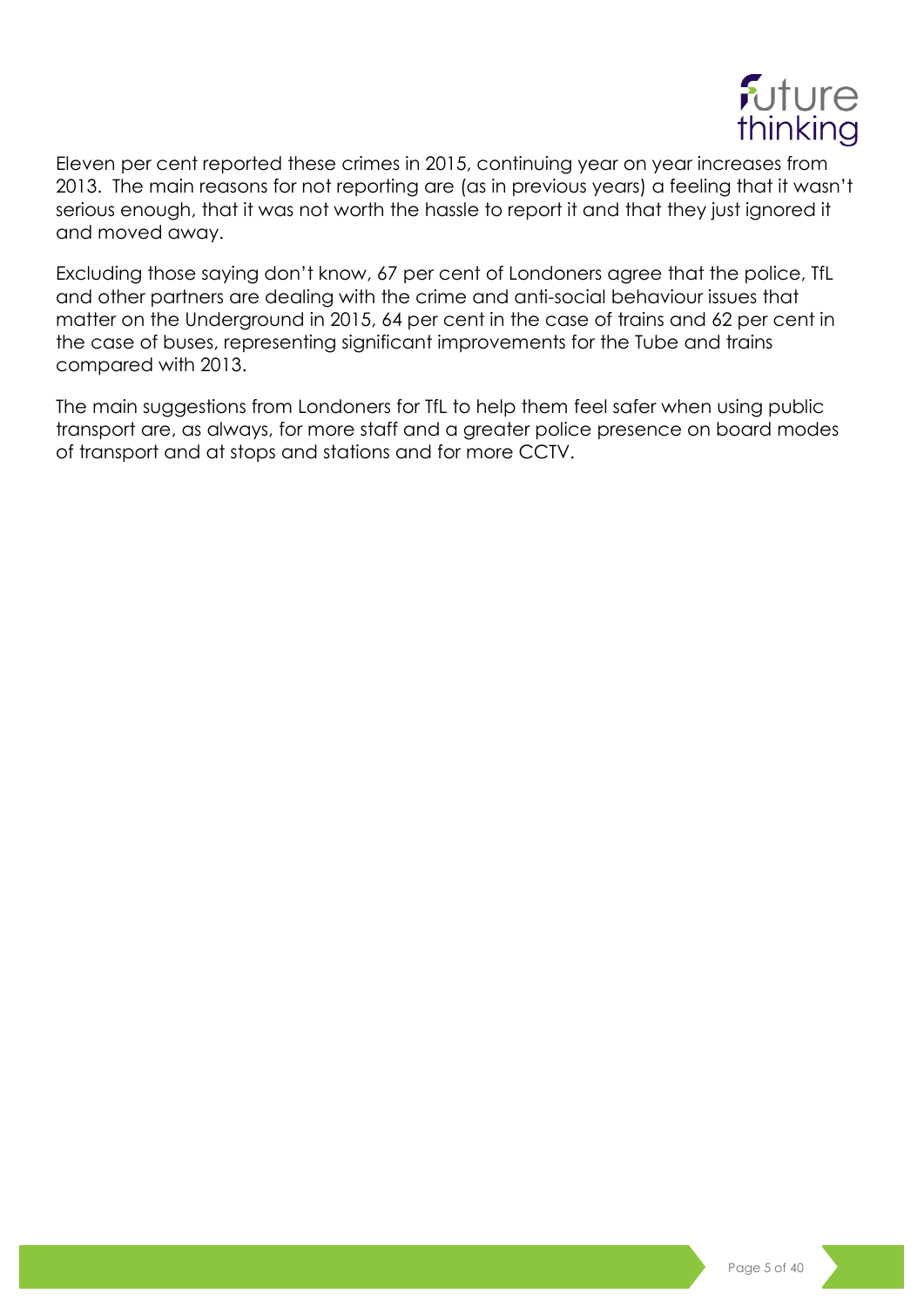

## <span id="page-5-0"></span>**Background, objectives & methodology**

### <span id="page-5-1"></span>**Background**

TfL's Directorate of Community Safety, Enforcement and Policing (CSEP) is committed to improving safety and security of transport and travelling in London. In order to understand the safety concerns of Londoners, CSEP has committed to consulting residents through regular research. The research findings are used to identify key areas for improvement, and to measure how safety and security measures are perceived.

CSEP's responsibilities are as follows:

- Set the policies and priorities for policing services on and around the London transport system
- Undertake intelligence, analysis and research activities to identify and inform responses to community safety and network disruption issues
- Undertake activities to minimise fare evasion
- Manage performance and evaluate policing and crime reduction activities
- Provide specialist crime and anti-social behaviour reduction advice
- Deliver crime and anti-social behaviour reduction projects and activities in partnership with the Police and other organisations
- Investigate and prosecute fare evaders and other offenders
- Coordinate and provide support for CCTV activities
- Manage requests from the police and other law enforcement agencies for customer information and CCTV footage to address policing, national security and law enforcement issues affecting London

CSEP also works in partnership with TfL's operational businesses and with education, media, marketing, planning, design, environment and the public realm teams to deliver appropriate services. They generally engage with staff and customers to create a safe and secure transport system.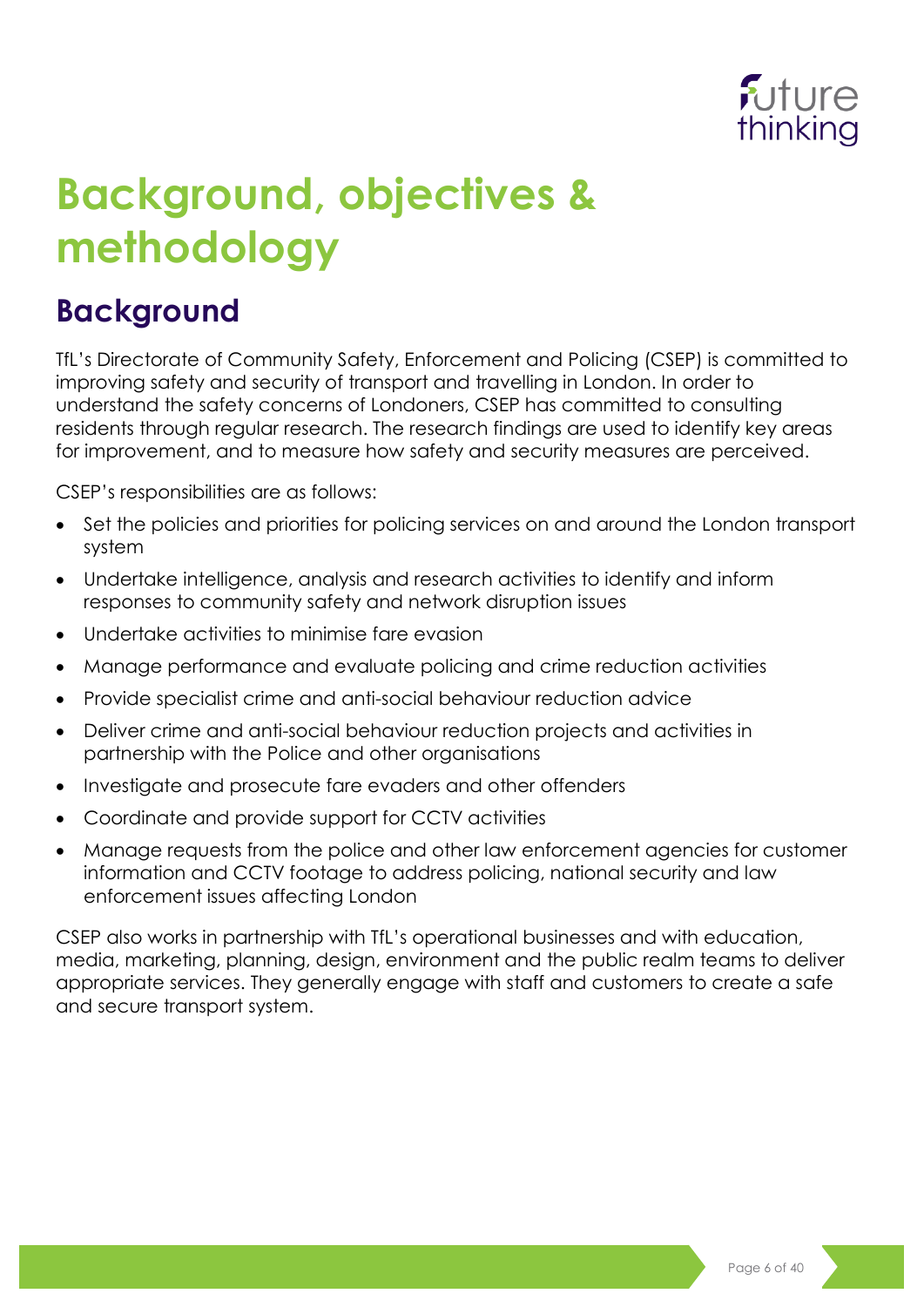

### <span id="page-6-0"></span>**Research Objectives**

The primary objectives of the research are to measure:

- Londoner's general level of worry when using public transport in London and the incidence of worrying events experienced on the system recently
- Experiences of anti-social behaviour on different modes of transport
- The extent to which Londoners' travel frequency is affected by any concerns they have about crime and anti-social behaviour

Additional modules are added in the October surveys which look at:

- Awareness of the law and experiences of taxi touting
- Revenue protection

### <span id="page-6-1"></span>**Methodology**

1000 adult Londoners are interviewed every quarter by telephone. In this report we look at results from 2015 making comparisons with 2014 and 2013. Some questions are only asked in the October questionnaire and so results are shown for October 2015 compared with October 2014 and October 2013.

For the key measures general worry (Q1) and incidence of specific incidents of worry (Q3), trend lines are continued to show results from the most recent January and April 2016 studies.

Throughout this report statistically significant differences are highlighted between 2015 (October 2015) and 2014 (October 2014).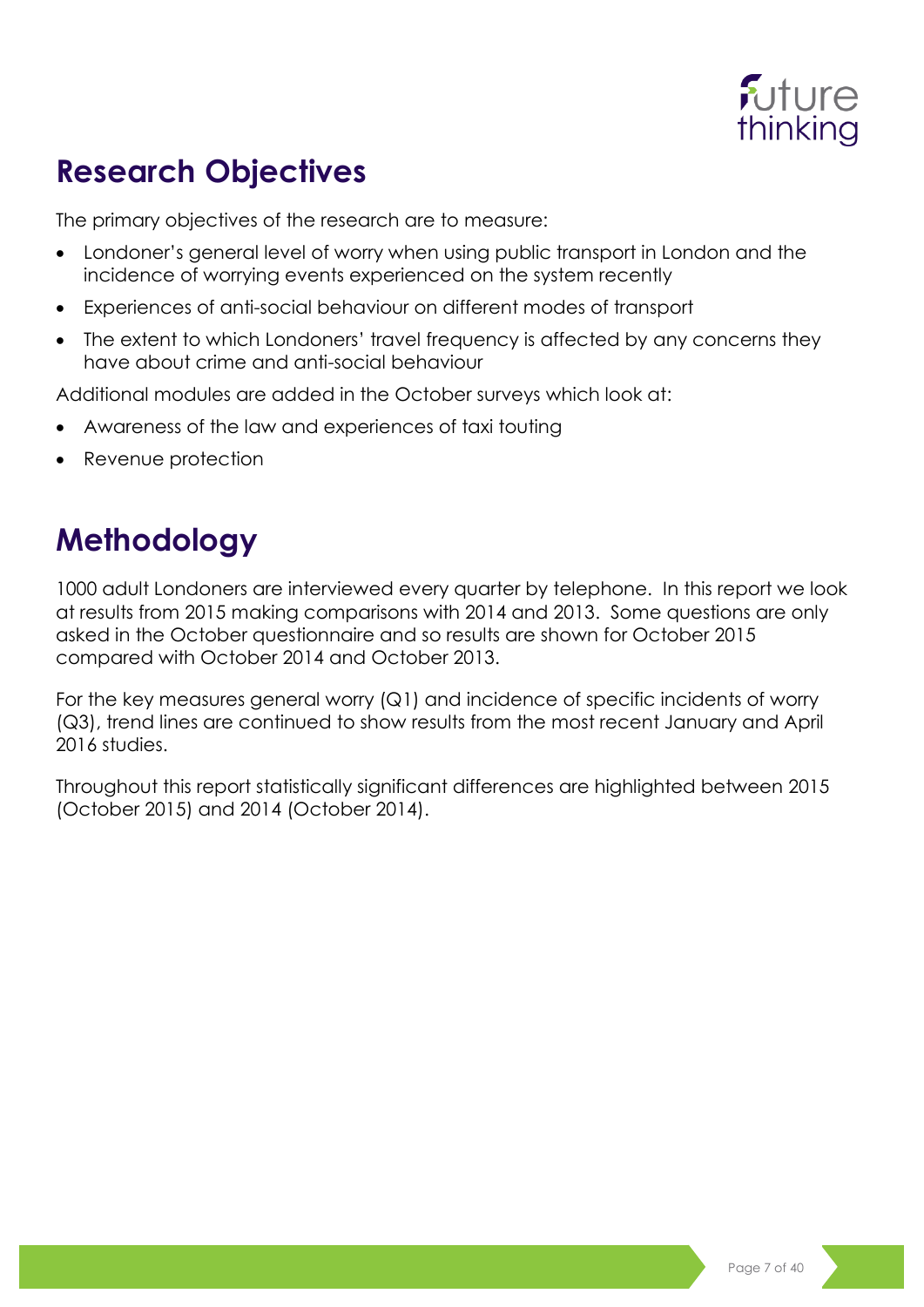

## <span id="page-7-0"></span>**Main findings**

### <span id="page-7-1"></span>**Deterrents to using public transport**

Londoners were read a list of fifteen things that could put them off using public transport in London and asked which ones applied to them. As with previous years, overcrowded services, cost of tickets, slow journey times and unreliable services are the top deterrents to using public transport in London more often in 2015, ahead of factors to do with safety and security. A third of Londoners (32 per cent) are put off using public transport more often by concerns about anti-social behaviour, 22 per cent by fear of crime getting to and from and waiting for buses and trains, 21 per cent by fear of crime on the bus or train and 19 per cent by fear of knife crime. One in eight Londoners were deterred by fear of terrorist attack in 2015 (12 per cent). While outside of the reporting period 2015, the latest January and April 2016 waves of the study show a significant increase in the proportion deterred by fear of terrorism (up to 18 per cent) most likely caused by the November Paris attacks and increase in news coverage of the War on Terror.

Comparing 2015 with 2014, significantly fewer Londoners are deterred by cost of tickets, dirty environment, fear of crime and graffiti. While declines are around 2-3 per cent, these are significant given the large base sizes of respondents (4,000 in each year).

| $\%$                                                             | 2013 | 2014 | 2015            | Jan-Apr<br>$2016*$ |
|------------------------------------------------------------------|------|------|-----------------|--------------------|
| Overcrowded services                                             | 56   | 59   | 59              | 59                 |
| Cost of tickets                                                  | 48   | 45   | $42 \downarrow$ | 43                 |
| Slow journey times                                               | 38   | 41   | 41              | 42                 |
| Unrelaible services                                              | 36   | 37   | 39              | 40                 |
| Concern about anti-social behaviour of others                    | 35   | 34   | 32              | 33                 |
| Dirty environment on the bus/ train                              | 26   | 28   | 25 <sub>1</sub> | 29 <sup>1</sup>    |
| Fear of crime getting to and from and waiting for the bus/ train | 27   | 24   | 22              | 22                 |
| Fear of crime on the bus/ train                                  | 25   | 23   | 21              | 21                 |
| Fear about knife crime                                           | 24   | 20   | 19              | 20                 |
| Dirty environment getting to the bus/ train                      | 17   | 18   | 18              | 20                 |
| Fear of terrorist attack                                         | 12   | 12   | 12              | 181                |
| Risk of accidents                                                | 9    | 9    | 9               | 10                 |
| Lack of information about how to use public transport            | 10   | 10   | 9               | 11                 |
| Graffiti                                                         | 9    | 10   | 8               | 8                  |

#### **Table 1 Deterrents to using public transport**

\*The full year's data will be available in the 2016 annual report after completion of the 2016 surveys Significance testing Jan-April 2016 v 2015 and 2015 v 2014

SS4. I am going to read out a number of things that other people have said stops them from using public transport in London more often and I would like you to tell me whether or not each applies to you personally? Base: All (2013 n=4,122; 2014 n=4,004; 2015 n=4,002; Jan-April 2016 n=2,001)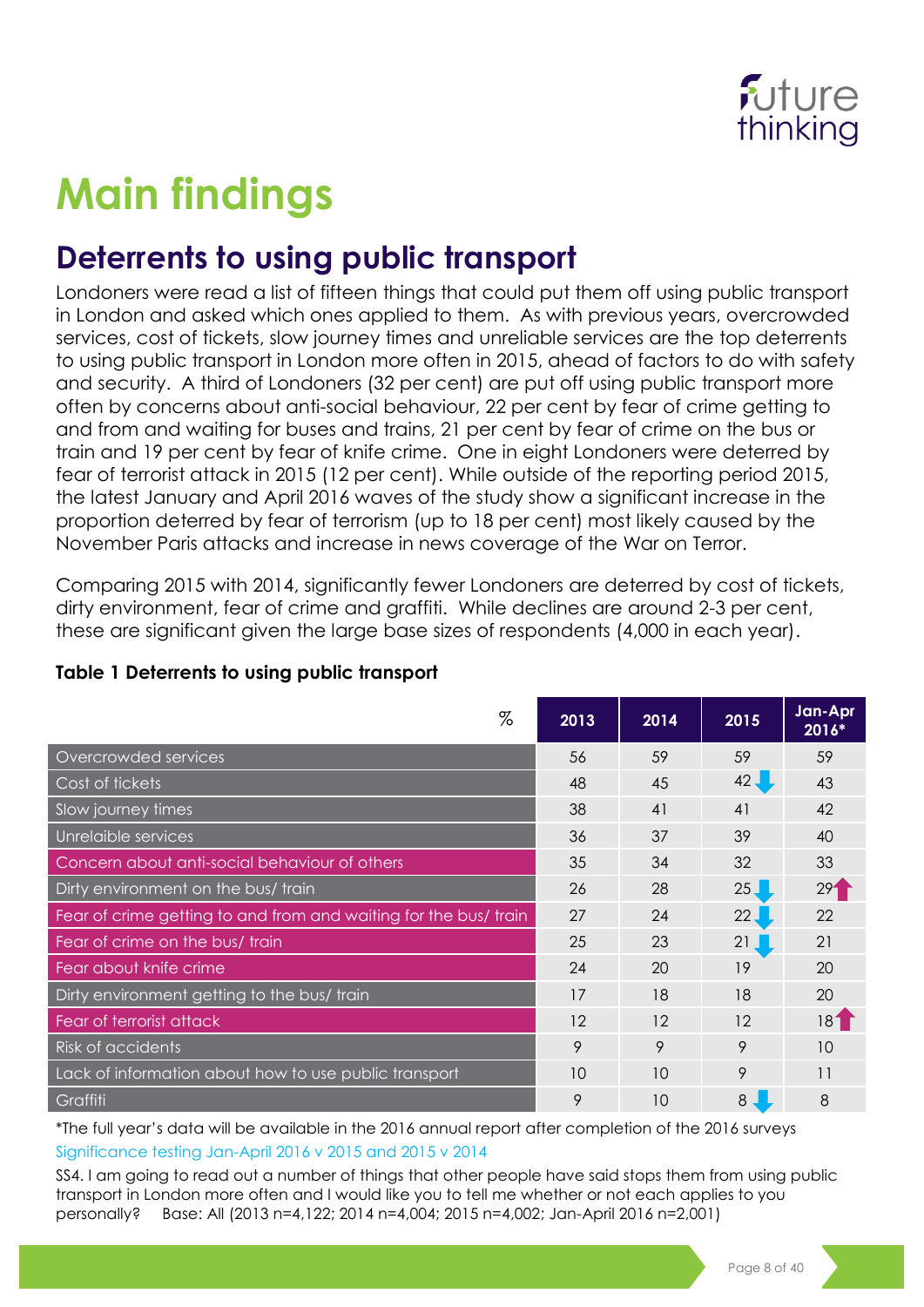

### <span id="page-8-0"></span>**General worry and incidence of worrying events in the last three months**

There are two important measures that are trended over time in this study:

- General worry about personal security when using public transport in London
- Whether felt worried about personal security in the last 3 months when using public transport in London

Chart 2 below, tracks results for these over the past three and a half years and shows that both trend lines were moving downwards (which is a positive result) from 2013 to 2015 but have moved back up in the most recent two quarterly studies (January and April 2016).

The longer term trend does show that these two key measures are fairly stable. Between 16 and 18 per cent of Londoners are very or quite worried about their personal security when using public transport in London. Between 11 and 13 per cent have experienced a worrying event in the last 3 months when using public transport in London.



#### **Chart 2 General worry and incidence of worrying events in the last three months**

Q1. How worried are you about your personal security when using public transport in London? Q3. In the last 3 months, have you ever felt worried about your personal security when using public transport in London?

Base: All (n=circa 1000 each wave)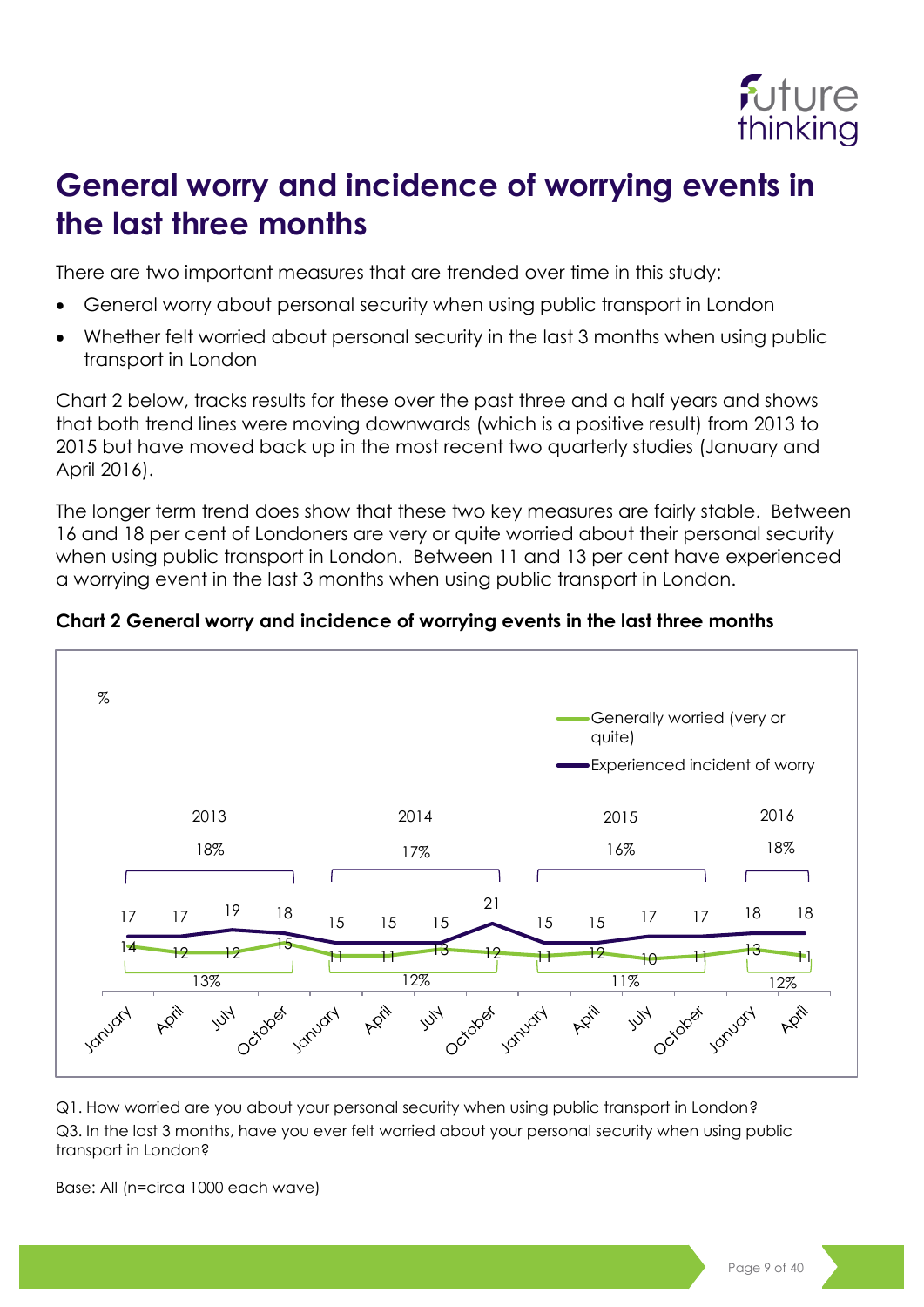

Looking at results for general worry and the incidence of worrying events by demographic sub groups, we see that women and BAME Londoners have both a significantly higher proportion claiming to be generally very or quite worried when using public transport (green bars in chart below) and a greater likelihood of experiencing a specific incident of worry in the last three months (blue bars). Within the BAME group, it is the mixed race ethnic group that has the highest incidence of experiencing a worrying event (22 per cent) and the Asian/ Asian British group that has the highest level of general worry (17 per cent). Disabled Londoners (17 per cent) are more worried generally than non-disabled Londoners (10 per cent). Outer Londoners are generally more worried (12 per cent) than inner Londoners (10 per cent).



#### **Chart 3 General worry and incidence of worrying event(s) by demographics**

Arrows denote significantly higher/ lower than other demographic groups

Q1. How worried are you about your personal security when using public transport in London?

Q3. In the last 3 months, have you ever felt worried about your personal security when using public transport in London?

Base: All 2015 (n=4,002)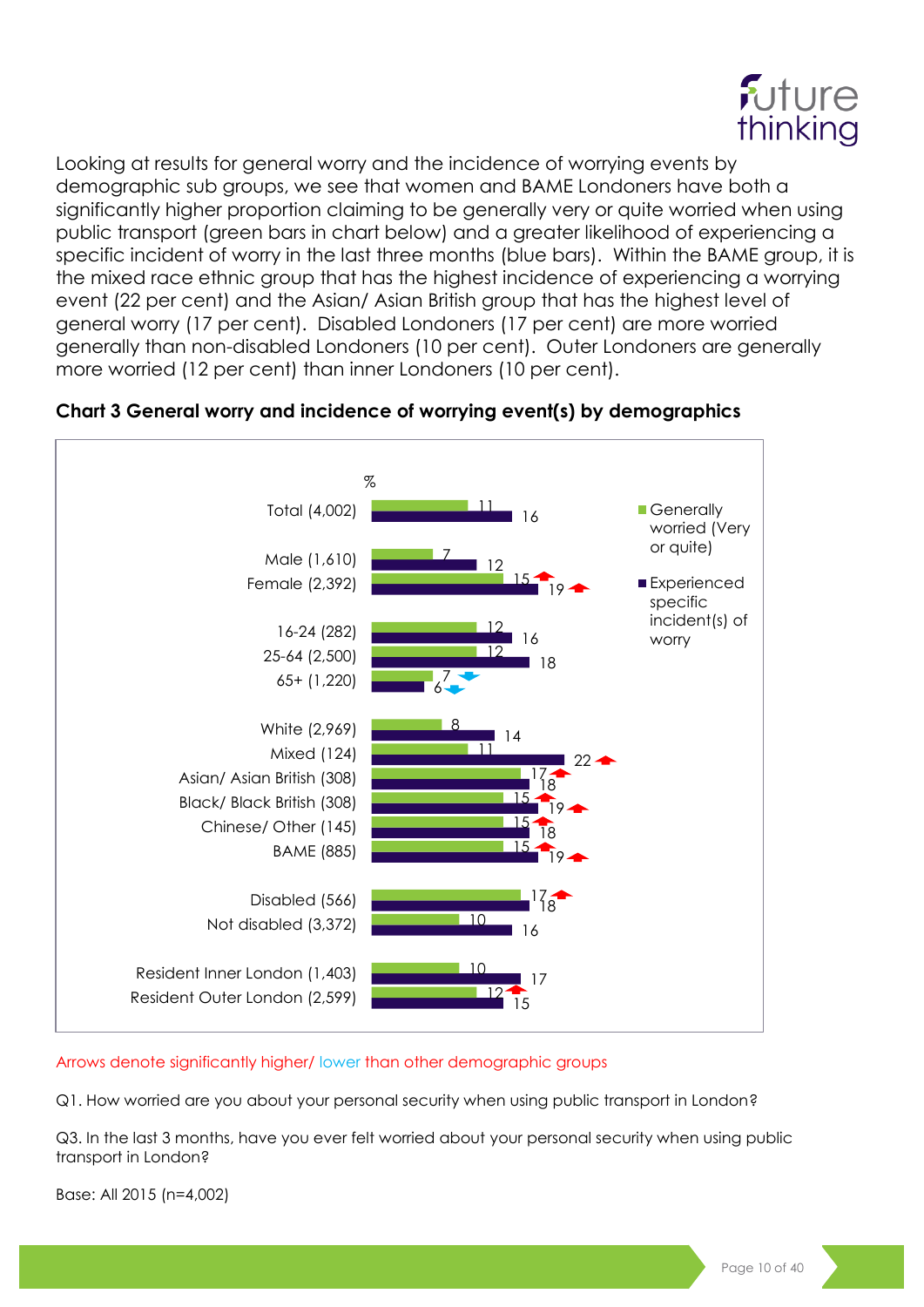

### <span id="page-10-0"></span>**Experience of anti-social behaviour**

Almost all Londoners have witnessed some form of anti-social behaviour on public transport in London over the last three months.

Noise from people speaking loudly on mobile phones (84 per cent) and listening to loud music (71 per cent), people eating hot food (69 per cent), pushing and shoving (66 per cent) and littering (66 per cent) are the most prevalent anti-social behaviours on public transport witnessed by at least two thirds of Londoners on public transport in the last three months in the October 2015 study (all these anti-social behaviours were read out to respondents). These were also the most prevalent in October 2014 and October 2013.

The next most common behaviours in 2015 were people taking up more than one seat (61 per cent), drunkenness (59 per cent) and begging (59 per cent).

The incidence of begging on public transport has risen sharply from 48 per cent in October 2014 to 59 per cent in October 2015 while smoking is down (13 per cent to 9 per cent).

| %                                                   | October<br>2013 | October<br>2014 | October<br>2015 |
|-----------------------------------------------------|-----------------|-----------------|-----------------|
| Speaking loudly on a mobile phone                   | 81              | 83              | 84              |
| Listening to music loud enough that others can hear | 71              | 73              | 71              |
| Eating hot food                                     | 70              | 69              | 69              |
| Pushing and shoving to get on or off the vehicle    | 64              | 65              | 66              |
| Dropping litter on public transport                 | 62              | 62              | 66              |
| Taking up more than one seat                        | 62              | 60              | 61              |
| Being drunk on public transport                     | 59              | 58              | 59              |
| Begging                                             | 49              | 48              | $59$ 1          |
| Not vacating priority seating                       | 54              | 55              | 55              |
| Drinking alcohol on public transport                | 50              | 50              | 52              |
| Children/youths behaving badly on public transport  | 48              | 49              | 49              |
| Shouting or swearing at other passengers            | 43              | 45              | 43              |
| Shouting or swearing at the driver or other staff   | 38              | 43              | 39              |
| Not paying their fare                               | 38              | 39              | 39              |
| Spitting on public transport                        | 21              | 22              | 23              |
| <b>Bullying someone else</b>                        | 19              | 24              | 21              |
| Smoking on public transport                         | 10              | 13              |                 |
| None of these                                       | 4               | 4               | 4               |

#### **Table 4 Behaviours witnessed when using public transport in the last three months**

#### **Significance testing against October 2014**

ASB4. Which of the following have you witnessed when using public transport in the last 3 months? Base: All (October 2013 n=1,000; October 20104 n=1,000; October 2015 n=1,001)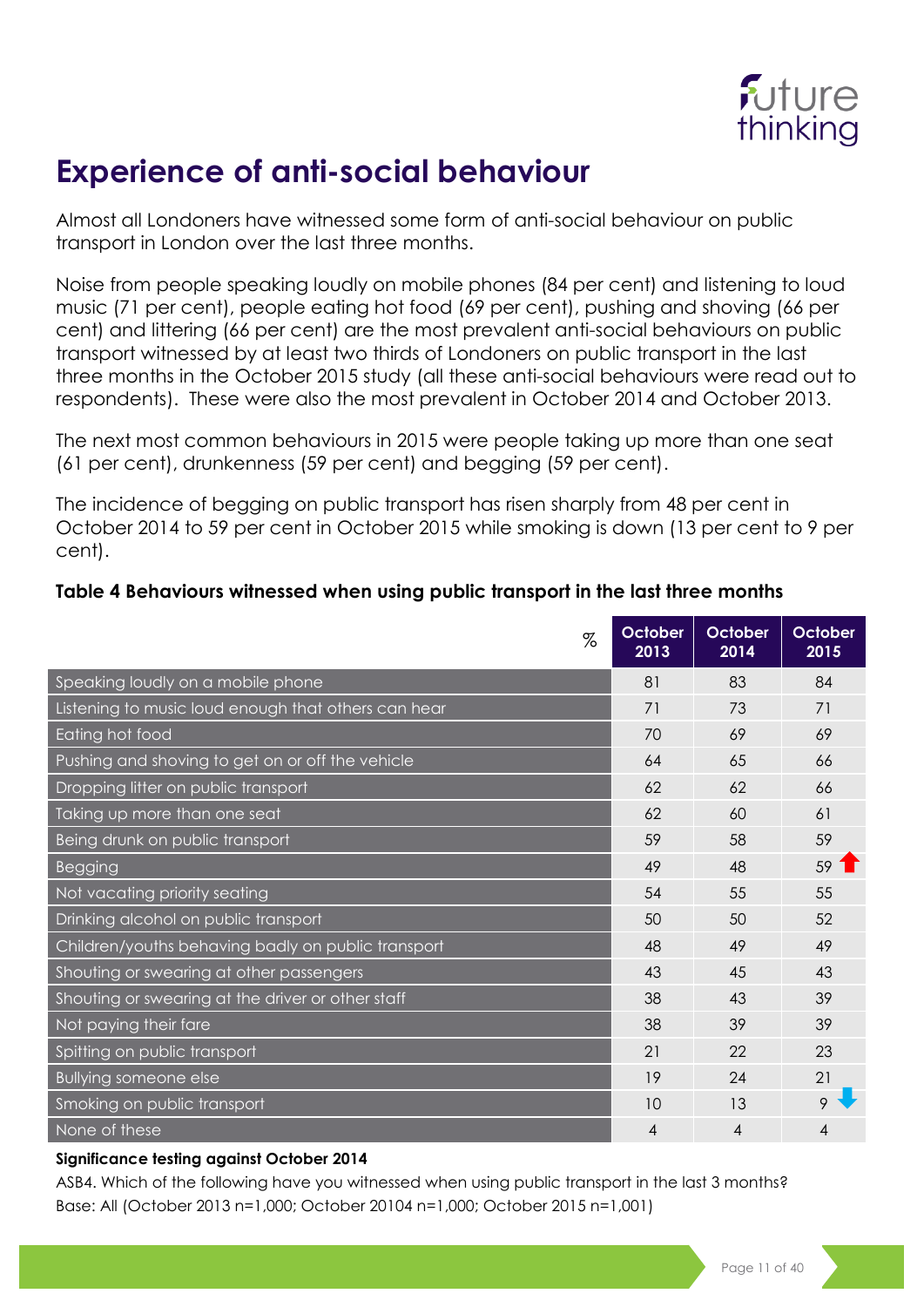

Table 5 below rebases the incidences of anti-social behaviour on regular users (at least twice a week) of each mode to give a more realistic reading (since these groups are more likely to notice these behaviours if they are happening). Cells highlighted in the table show incidences of behaviours on modes which have been witnessed by half or more of regular users over the last 3 months in October 2015. They include noisy behaviour (speaking loudly on mobiles or listening to loud music) and pushing and shoving on buses and trains.

Bus is the most anti-social mode. Half or more of regular bus users have also witnessed people eating hot food, littering and taking up more than one seat and children/ youths misbehaving on buses in the last three months.

Tube does best with only minorities of regular users witnessing anti-social behaviour in October 2015 and also seeing significant falls in the incidence of several behaviours.

Begging is significantly up in October 2015 compared with October 2014 on all major modes. Now 48 per cent of regular users have witnessed begging on the Tube, 41 per cent on trains and 25 per cent on buses.

#### **Table 5 Behaviours witnessed when using public transport in the last three months (October 2015)**  $\sigma$

| 70                                                  |                |                      |              |
|-----------------------------------------------------|----------------|----------------------|--------------|
|                                                     | <b>Tube</b>    | <b>Bus</b>           | <b>Train</b> |
| Frequent users (at least twice a week) of each mode | 347            | 567                  | 214          |
| Speaking loudly on a mobile phone                   | 33             | 74                   | 50           |
| Listening to music loud enough that others can hear | 40             | 58                   | 50           |
| Eating hot food                                     | 34             | 60                   | 37           |
| Pushing and shoving to get on or off the vehicle    | 48             | 51                   | 50           |
| Dropping litter on public transport                 | 38             | 53                   | 37           |
| Taking up more than one seat                        | 26             | 58                   | 37           |
| Being drunk on public transport                     | 40             | 45                   | 36           |
| <b>Begging</b>                                      | 48             | 25<br>$\blacksquare$ | 41           |
| Not vacating priority seating                       | 33             | 48                   | 31           |
| Drinking alcohol on public transport                | 35             | 40                   | 35           |
| Children/youths behaving badly on public transport  | 11             | 54                   | 11           |
| Shouting or swearing at other passengers            | 19             | 39                   | 23           |
| Shouting or swearing at the driver or other staff   | $\overline{4}$ | 49                   | 5            |
| Not paying their fare                               | 17             | 36                   | 21           |
| Spitting on public transport                        |                | 18                   | 13           |
| <b>Bullying someone else</b>                        | 6              | 22                   | 10           |
| Smoking on public transport                         | 3              | 7                    | 3            |
|                                                     |                |                      |              |

Highlighted cells indicate incidences of 50% or more

**Arrows indicate significantly higher or lower incidences than recorded in 2014**

ASB4. Which of the following have you witnessed when using public transport in the last 3 months? ASB5b: On which mode of transport was it? Base: All Frequent users of Tube, bus and train (October 2015)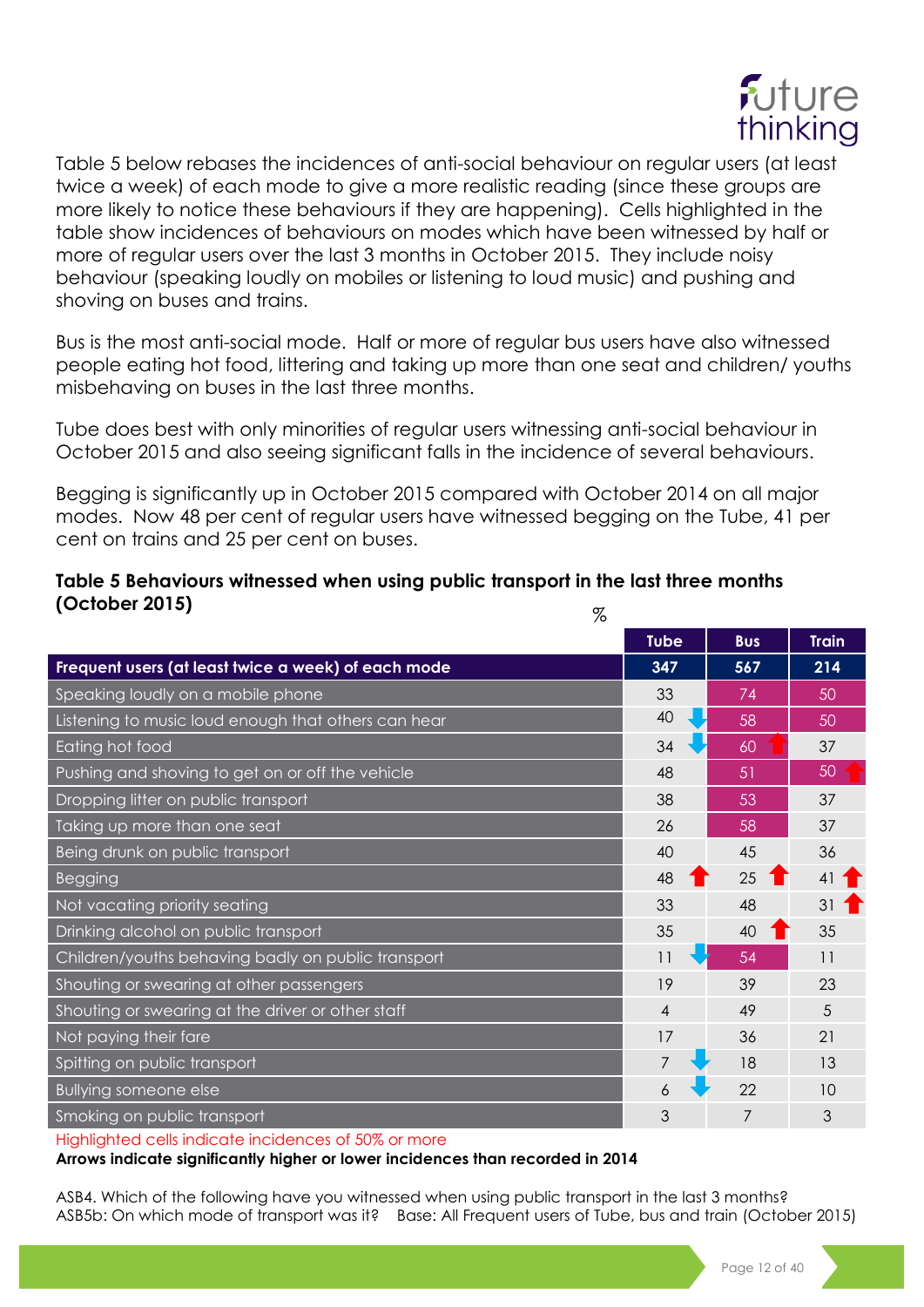

### <span id="page-12-0"></span>**Last worrying incident**

One is six (16 per cent) of Londoners have felt worried about their personal security in the last three months when using public transport in London in 2015. Asked what made them feel worried, 39 per cent mentioned threatening behaviour of other passengers, 18 per cent drunken passengers, 11 per cent busy environment/ large crowds, 10 per cent suspicious people and 10 per cent physical isolation.

In the chart 6 on the next page, we also include results from the first two waves of 2016 9January and April) to show a significant rise in mentions of the threat of a terror attack. This has risen significantly from 1 per cent in 2014 to 4 per cent in 2015 and now 9 per cent in January/ April 2016 against the backdrop of the Paris attacks of November 2015 and increased media coverage of the War on Terror.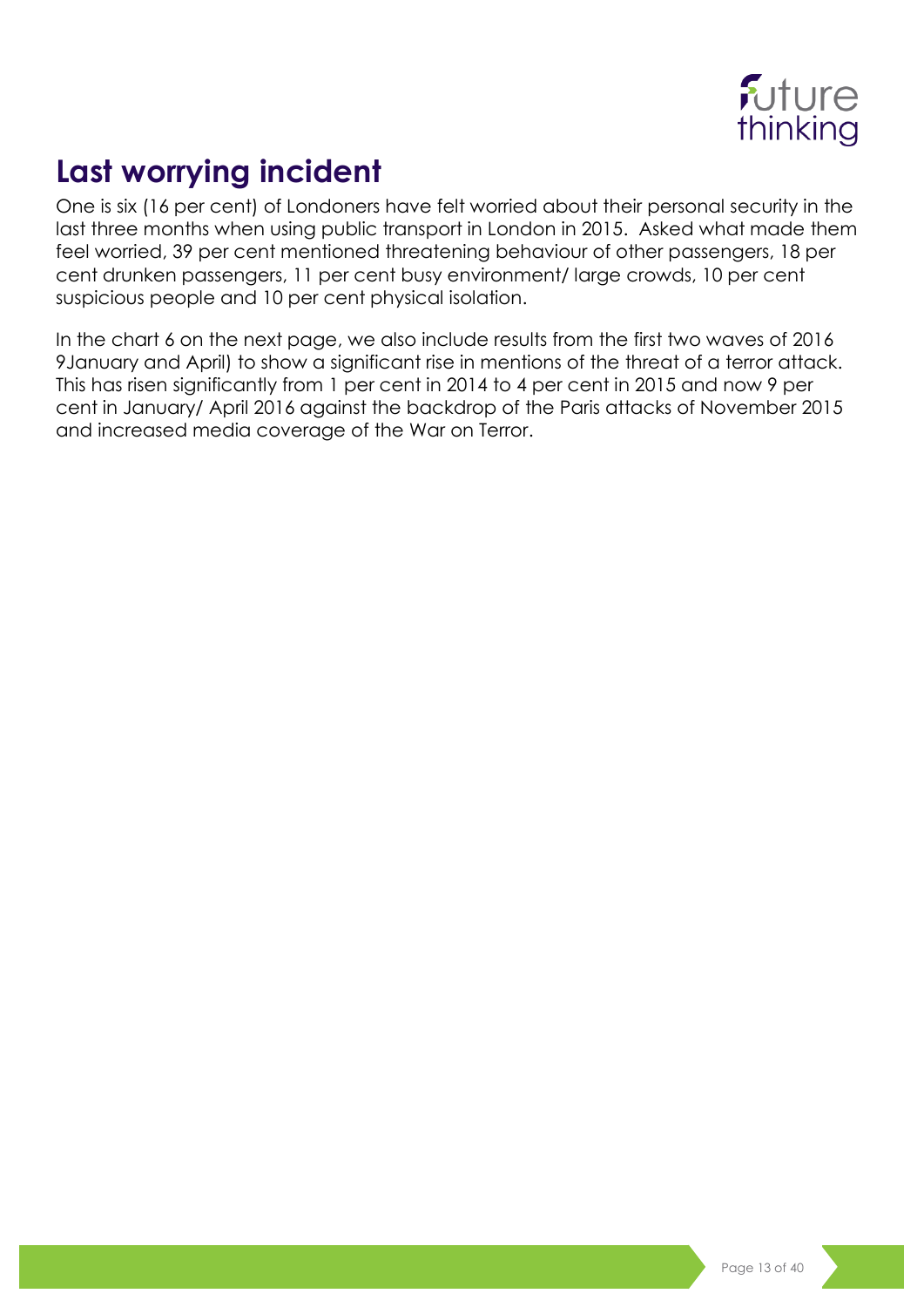

Looking at other trends, threatening behaviour of other passengers has decreased from 43 per cent in 2014 to 35 per cent in January/ April 2016 amongst those who have had a worrying event and the fear of being a victim of crime has risen from 6 per cent in 2013 to 11 per cent in January/ April 2016.

Rebasing the results on all Londoners, we see that these incidents are rare. The most prevalent, threatening behaviour of other passengers, was experienced by 6 per cent of Londoners in January/ April 2016 and fear of terrorist attack by 2 per cent.



#### **Chart 6 Last worrying incident**

#### **Significance testing against the previous year**

Q3g. What made you feel worried (on the last occasion)?

Base: All who have felt worried in the last three months (2013 n=630; 2014 n=549; 2015 n=533; January & April 2016 n=285)/ All Londoners (2013 n=4,122; 2014 n=4,005; 2015 n=4,002; January & April 2016 n=2,001)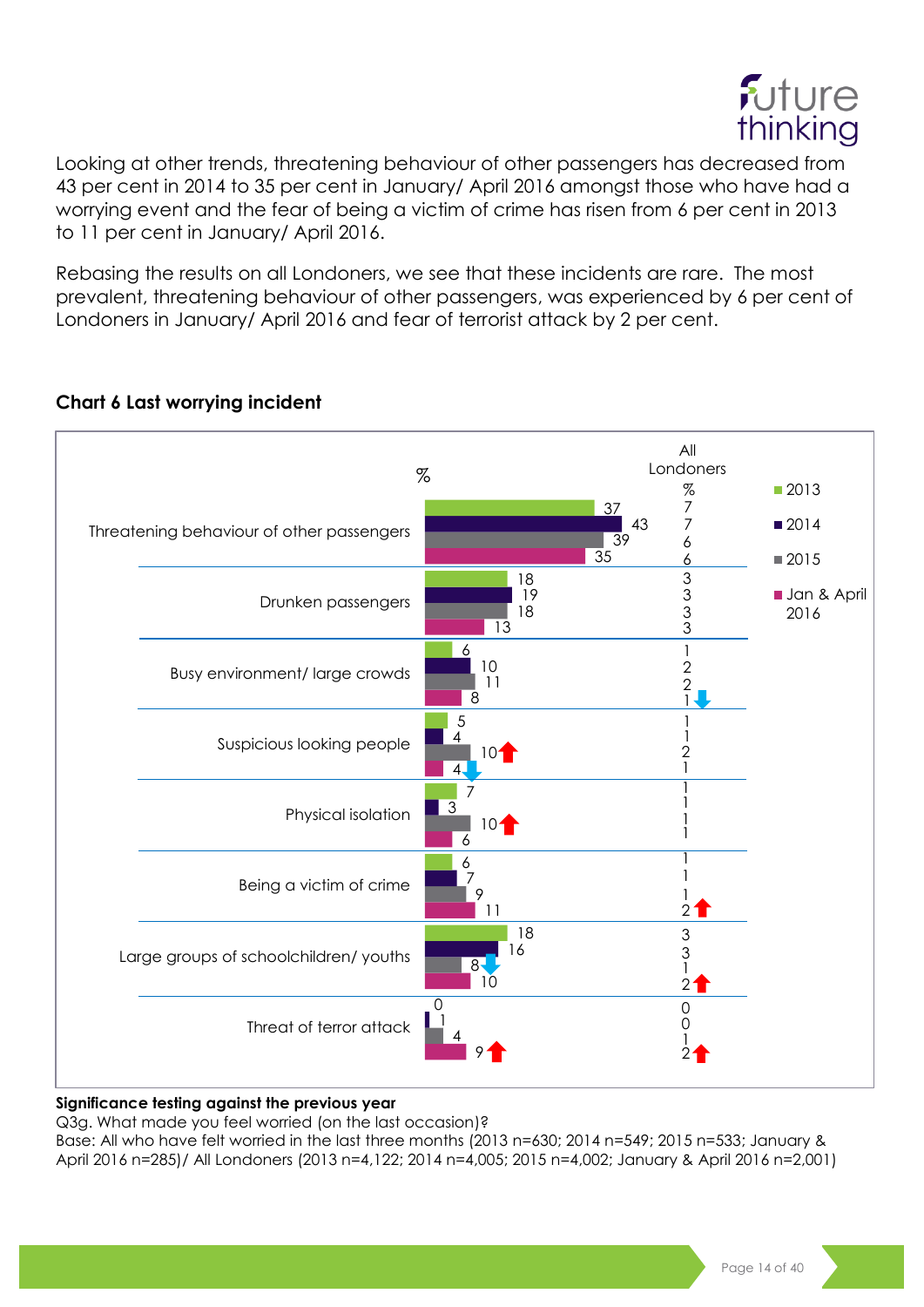

Certain worrying events are more likely to have been experienced by some groups of Londoners than others in 2015.

Among those who have felt worried in the last three months, White Londoners are significantly more likely to have experienced threatening behaviour of other passengers than BAME Londoners (44 per cent compared to 28 per cent) and make up a significantly larger share of incidents on buses (41 per cent) than other modes (Tube 34 per cent/ train 29 per cent).

Men are more likely to have been affected by large groups of kids/youths than women (14% compared to 7%). We saw this in 2014 as well.

A greater proportion of BAME Londoners are worried by the fear of being a victim of crime than White Londoners (13 per cent versus 8 per cent) and by lack of staff presence (6 per cent versus 2 per cent).

Incidents of fear of terror attacks make up a significantly higher proportion of worrying incidents on the Tube than on other modes (17 per cent of worrying incidents on the Tube were related to fear of terror compared to only 1 per cent of worrying incidents on buses and 6 per cent on trains).

Lack of staff presence is mentioned more in relation to trains (7 per cent) than other modes (Bus 2 per cent, train 4 per cent).

| %                        | All | Men            | <b>Women</b> | $16 - 24$      | $25 - 64$      | $65+$ | White | <b>BAME</b>     | <b>Bus</b>     | <b>Tube</b>    | <b>Train</b> |
|--------------------------|-----|----------------|--------------|----------------|----------------|-------|-------|-----------------|----------------|----------------|--------------|
| <b>Base</b>              | 558 | 181            | 377          | 54             | 407            | 97    | 352   | 186             | 221            | 195            | 112          |
| Threatening behaviour    | 36  | 34             | 38           | 28             | 39             | 30    | 44    | 28              | 41             | 34             | 29           |
| Drunken passengers       | 14  | 17             | 13           | 19             | 13             | 10    | 17    | 11              | 13             | 16             | 14           |
| Being a victim of crime  | 10  | 8              | 11           | 10             | 10             | 6     | 8     | 13              | 11             | 7              | 12           |
| Busy environment/ crowds | 9   | 8              | 10           | 8              | 9              | 14    | 10    | 9               | 9              | 11             | 7            |
| Large groups kids/youths | 9   | 14             | 7            | $\overline{2}$ | ו ו            | 5     | 9     | 10              | 11             | 6              | 10           |
| Threat of terror attack  | 8   | 9              | 7            | 8              | 8              | 10    | 9     | 6               |                | 17             | 6            |
| Physical isolation       | 8   | 6              | 9            | 5              | 8              | 9     | 7     | 9               | 9              | 8              | 8            |
| Supicious looking people | 7   | 6              | 8            | 10             | 6              | 11    | 8     | 7               | 6              | 7              | 9            |
| Lack of staff presence   | 4   | $\overline{2}$ | 5            | 3              | $\overline{4}$ | 2     | 2     | $\ddot{\delta}$ | $\overline{2}$ | $\overline{4}$ | 7            |

#### **Table 7 Last worrying incident**

Highlighted cells indicate incidences significantly greater than for the other group(s) in that breakdown

Q3g. What made you feel worried (on the last occasion?

Base: All who have felt worried in the last three months (July 2015 – April 2016 n=558)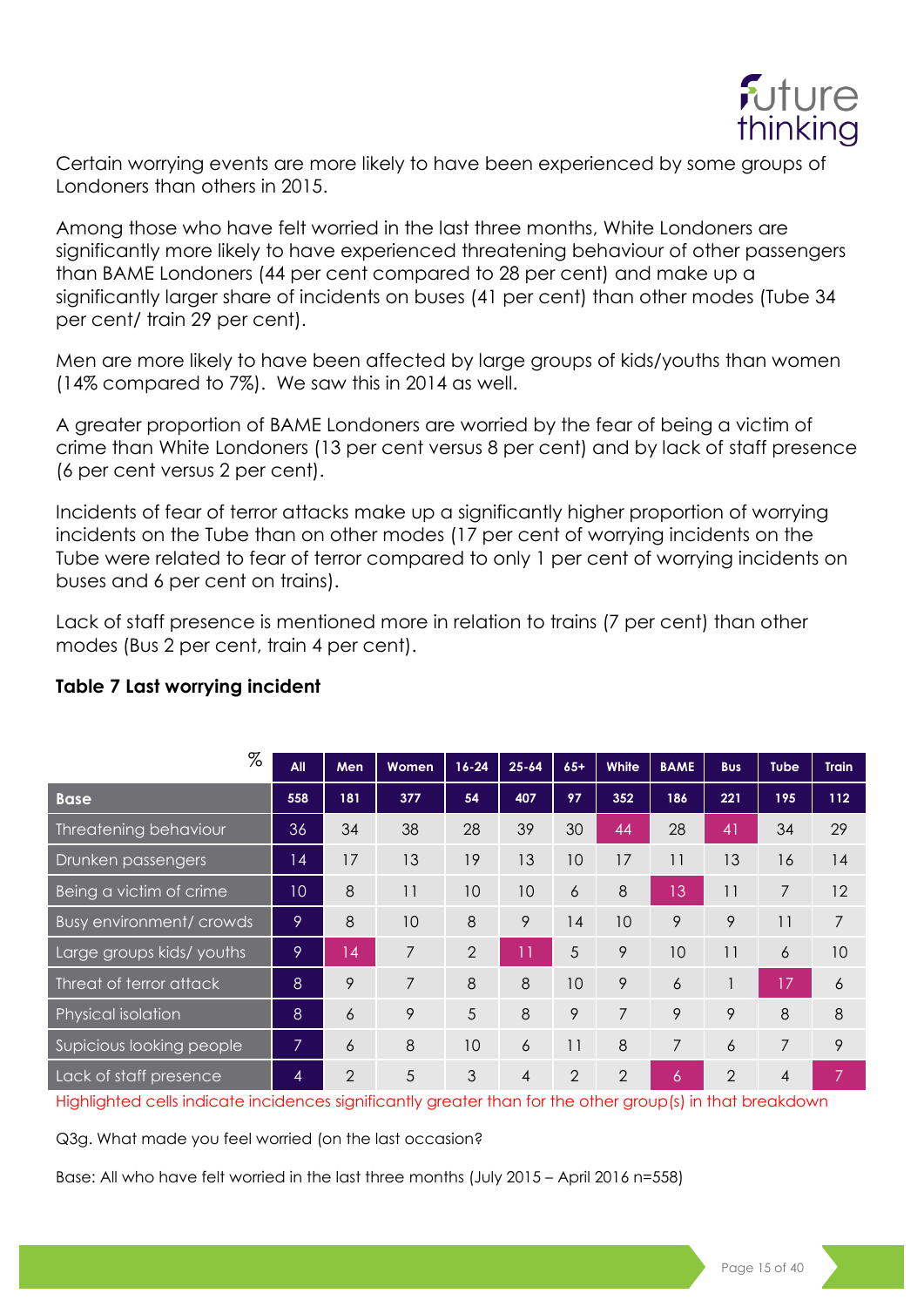

As with anti-social behaviour, bus is the mode on which worrying events are most likely to occur. 46 per cent of those experiencing a worrying event in the last three months, experienced this on a bus in 2015, 29 per cent on the Tube and 20 per cent on train and one in five on a train.

The decline in worrying incidents on buses lies behind the gradual decline in the proportion of Londoners experiencing a worrying event (from 18 per cent in 2013 to 16 per cent in 2015).



#### **Chart 8 Mode on which last worrying event occurred**

#### Significance testing against 2013

Q3di. What mode of transport were you using (or planning to use) when you felt like this?

Base: All who have felt worried in the last three months (2013 n=630; 2014 n=549; 2015 n=533)/ All Londoners (2013 n=4,122; 2014 n=4,005; 2015 n=4,002)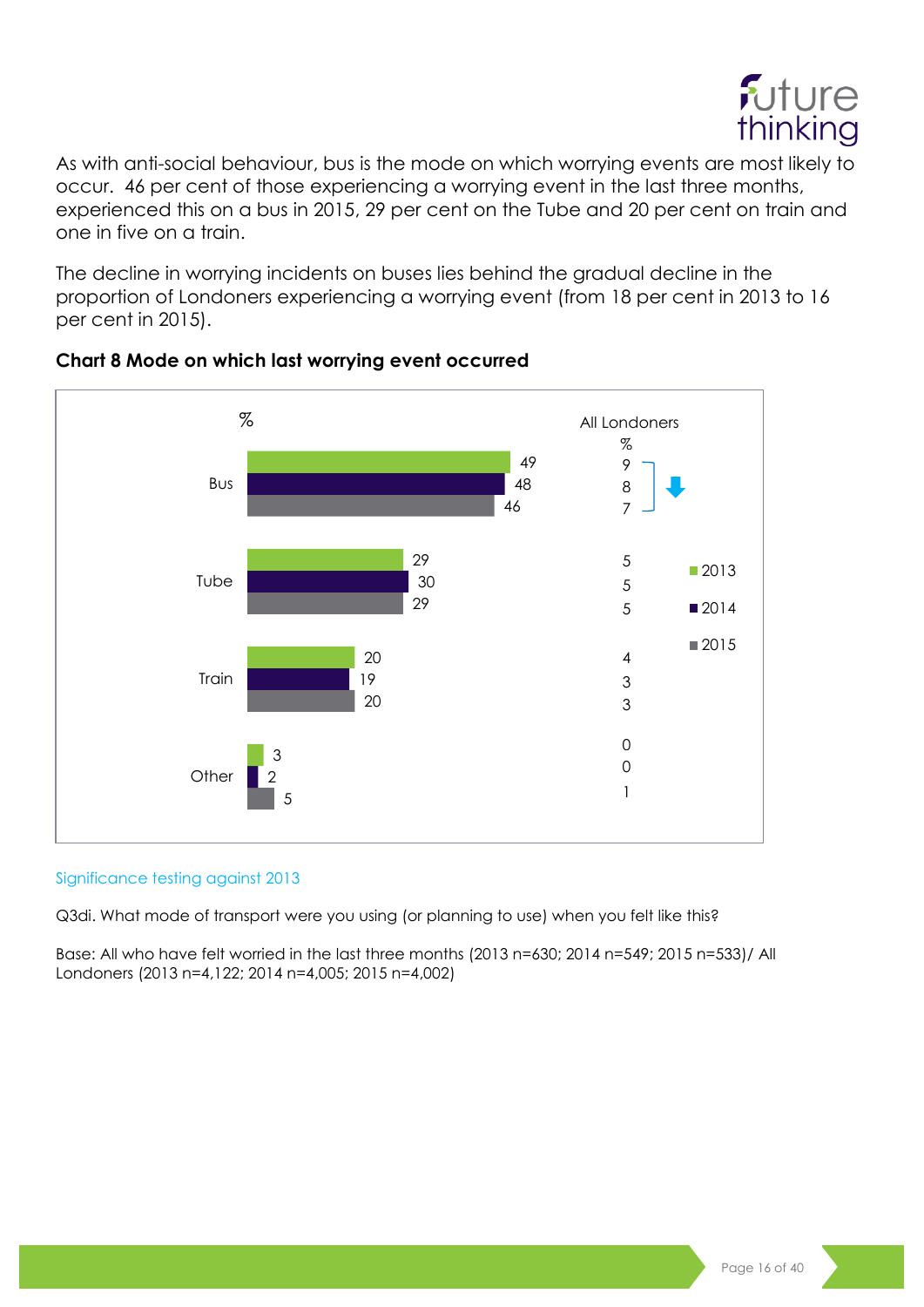

By stage of journey, over six in ten (62%) experienced the last worrying event on board the mode of transport in 2015. 21 per cent experienced the event while waiting at a stop or station and 15 per cent while walking to or from a stop or station. The share of recent worrying events by stage of journey has remained fairly constant over the last three years.

Based on all Londoners, the incidences of worrying events on board modes has been declining from 11 per cent in 2013 to 9 per cent in 2015.



#### **Chart 9 Stage of journey at which last worrying incident occurred**

Q3e. Were you walking to/ from a stop/ station, waiting at a stop/ station, on board this mode of transport, preparing to travel or somewhere else?

Base: All who have felt worried in the last three months (2013 n=630; 2014 n=549; 2015 n=533)/ All Londoners (2013 n=4,122; 2014 n=4,005; 2015 n=4,002)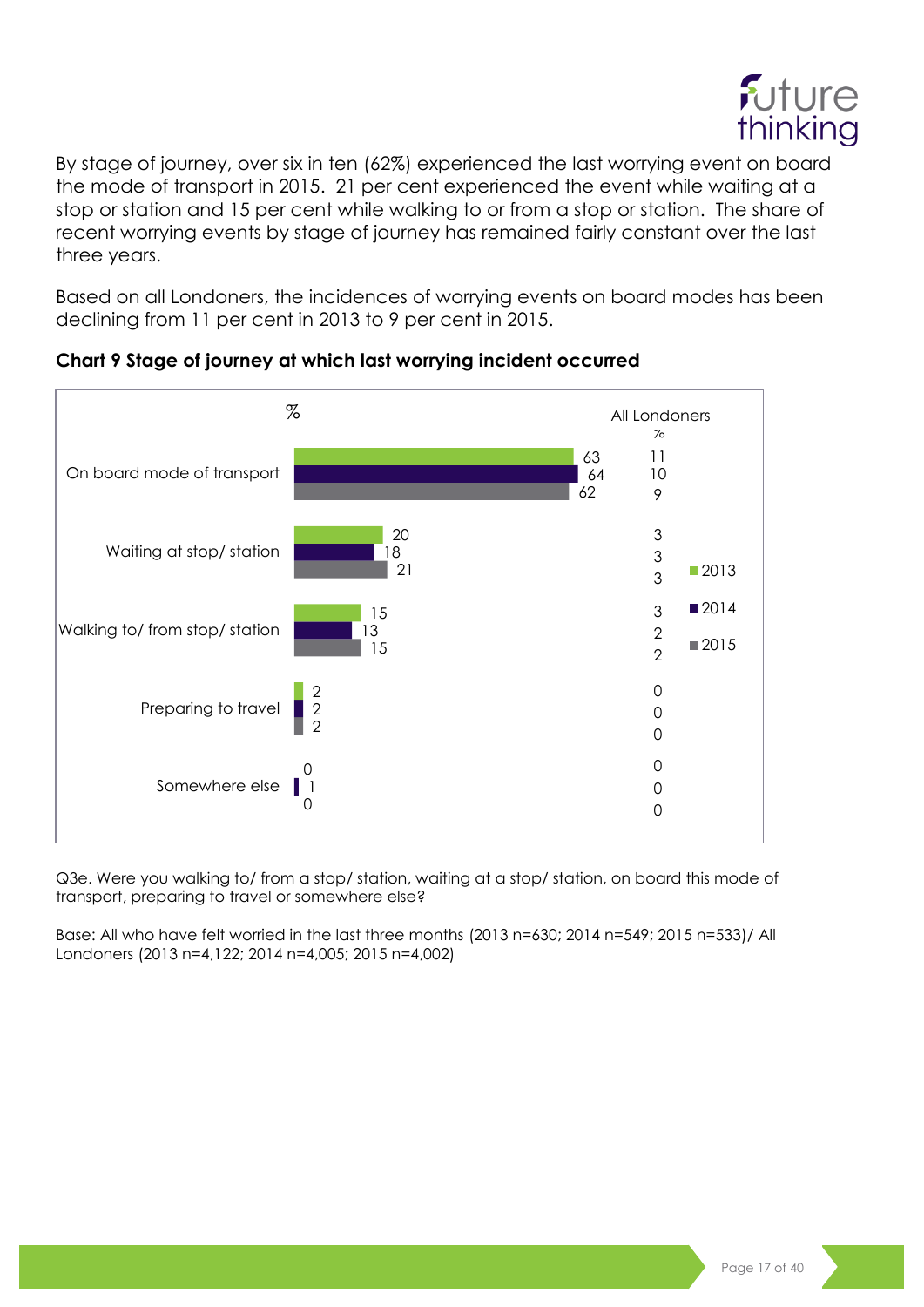

It is interesting to note that while most worrying events occur on board the mode of transport (62 per cent), when we ask Londoners where they are more likely to worry about their personal security, walking to and from stops or stations (19 per cent) and waiting at stops or stations (17 per cent) are the most worrying stages of the journey with a lower 10 per cent saying on board the mode of transport.

It is most likely to be isolation especially after dark that explains why general worry is higher for walking to and from stops and stations and for waiting at stops and stations. Incidents are largely caused by other people so the greater share for *on board* for actual incidents which occurred is not surprising as people are more clustered together on board.

In 2015, we see a significant rise in the proportion saying that the place where they are most likely to worry about their personal security varies and corresponding declines in those mentioning specific places (e.g. walking to and from or on board modes).

#### **Table 10 Where most likely to feel general worry**

| $\%$                           |      |      |      |
|--------------------------------|------|------|------|
|                                | 2013 | 2014 | 2015 |
| Walking to/ from stop/ station | 23   | 25   | 19   |
| Waiting at stop/ station       | 20   | 21   | 17   |
| On board mode of transport     | 15   | 17   | 10   |
| Depends/varies                 | 32   | 23   | 38   |
| Don't know                     | 10   | 13   | 13   |

#### **Significance testing against the previous year**

Q1a1. At which point on your journey on public transport are you most likely to worry about your personal security?

Base: All (2013 n=4,122; 2014 n=4,005, 2015 n=4,002)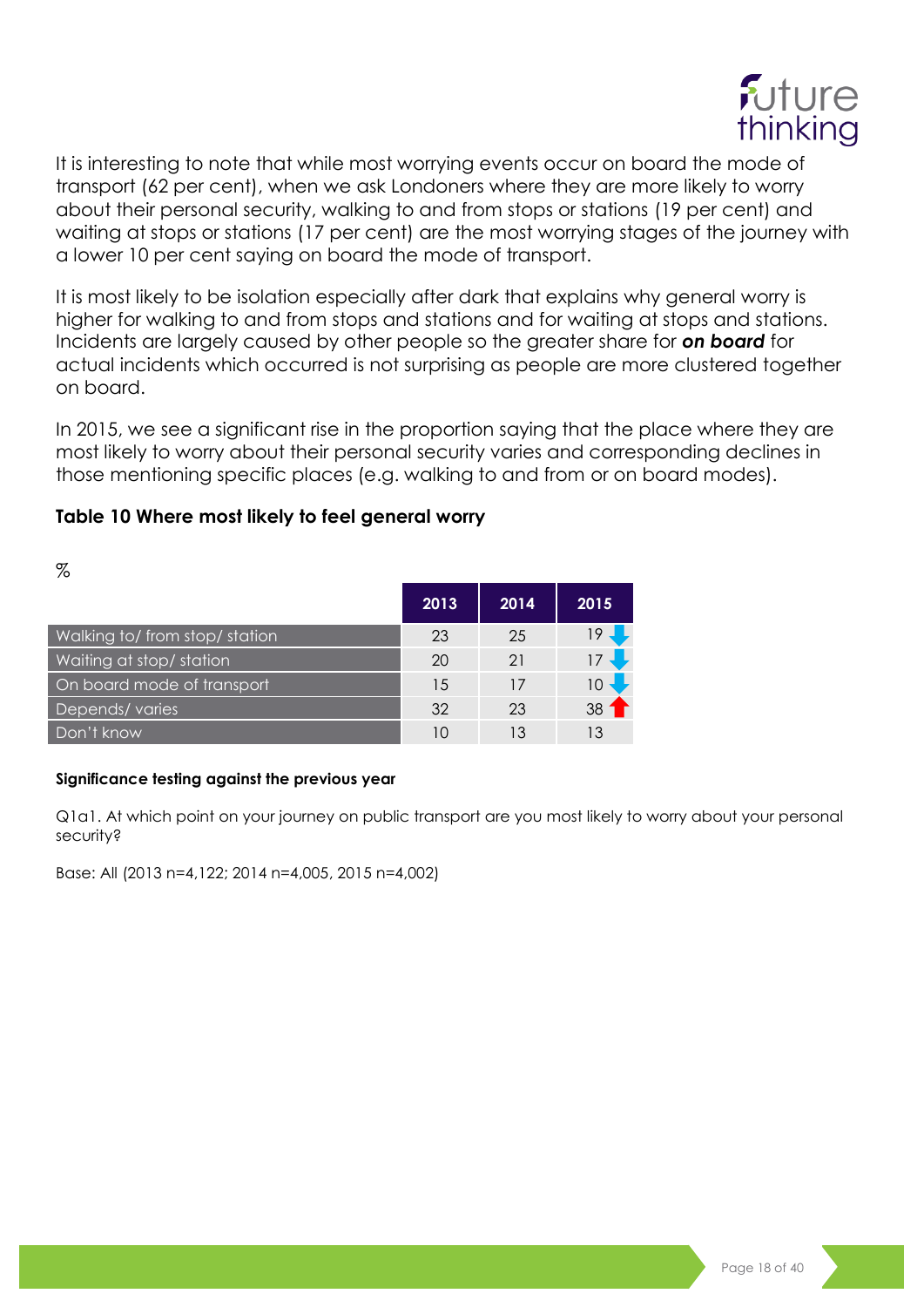

In 2015, as with previous years, the majority (55 per cent) were not put off using the mode of transport on which the worrying incident occurred. Only 3 per cent were put off using the mode altogether and 8 per cent were put off using it temporarily.

Between 2014 and 2015, there has been a significant rise in the proportion put off but still travelling (28 per cent in 2014 and 34 per cent in 2015) and a corresponding decline in those not put off at all (60 per cent in 2014 and 55 per cent in 2015).



#### **Chart 11 Impact of last worrying incident on future use of mode**

#### Significance testing against 2014

Q3gi. Did this worry put you off using this mode of transport again?

Base: All who have felt worried in the last three months (2013 n=630; 2014 n=549; 2015 n=533)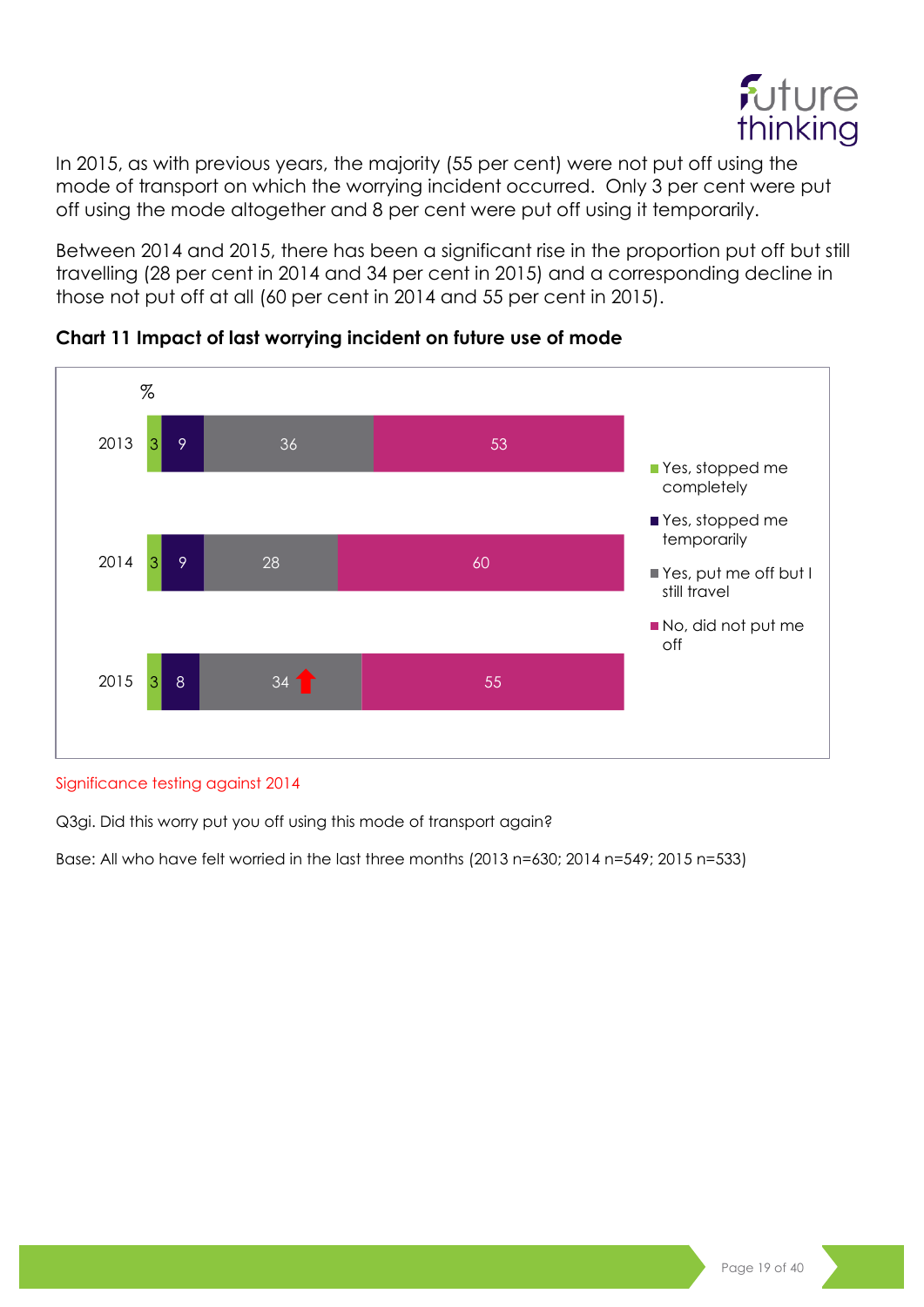

### <span id="page-19-0"></span>**Fear of terrorism**

As fear of terrorism has been rising, we look at the 'anatomy' of this fear in more detail. Based on rolling data July 2015 – April 2016, fear of terrorism is a repeating fear that manifests itself multiple times (24 times on average in the last three months, significantly higher than for all types of worry: 7 per cent.

It is significantly more likely to happen on the Tube (71 per cent) than for all types of fear (34 per cent). The worry about a terrorist attack is significantly more likely to happen during the day compared with all types of fear (71 per cent compared with 48 per cent).

The main precaution taken to combat this fear is to be more vigilant/ be aware of one's surroundings but actions taken to combat fear of terrorism are marginally less likely to allay fear compared with all types of fear. Increased police presence is more likely to be mentioned as something that could be done to combat this fear (33 per cent compared to 14 per cent).

#### **Table 12 Comparing the experience of fear of terrorism with all incidents of fear**

|                                                                          | All<br><b>incidents</b><br>(558) | Fear of<br>terrorist<br>attack<br>(41) |
|--------------------------------------------------------------------------|----------------------------------|----------------------------------------|
| Mean number of times felt worried about this in the last<br>three months | 7                                | 24                                     |
| % very or quite worried last time                                        | 51                               | 45                                     |
| % worried on Tube                                                        | 34                               | 74                                     |
| % worried on board mode                                                  | 64                               | 66                                     |
| % worried walking to/from station                                        | 13                               | 14                                     |
| % worried about this waiting at station                                  | 18                               | 12                                     |
| % Worried during the day                                                 | 48                               | 71                                     |
| % Worried in your borough                                                | 35                               | 22                                     |
| % Worried elsewhere in London                                            | 62                               | 71                                     |
| % Stopped me travelling completely or temporarily                        | 10                               | 7                                      |
| % Took precautions as a result                                           | 42                               | 43                                     |
| % Was alert/vigilant/aware of surroundings                               | 13                               | 25                                     |
| % Precautions made me feel safer                                         | 37                               | 13                                     |
| What could TfL do to help: % increased police presence                   | 14                               | 33                                     |

Highlighted cells indicate incidences significantly greater than for the other group(s) in that breakdown Source: Q3b – Q3l. Questions about last incident of worry

Base: All who have felt worried in the last three months (July 2015 – April 2016 n=558)/ worried about a terrorist attack (n=41)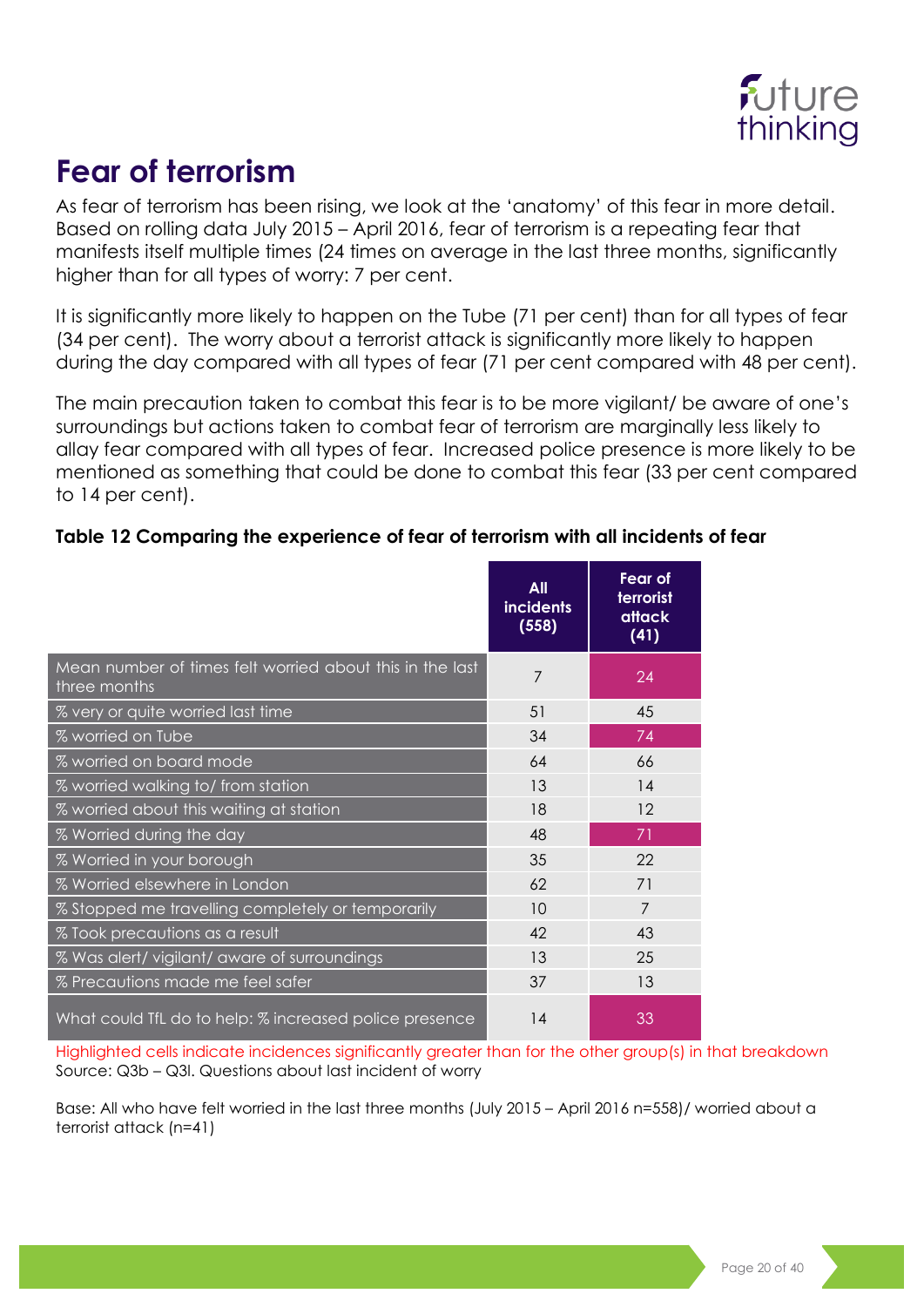

A selection of comments made in the survey about terrorism are given below:

"It was a day after the Brussels bombs had gone off and I was going to pick up a ticket to travel somewhere else. I couldn't get my ticket as we were evacuated from the station and Underground so I got on the bus to come home and when I got on the bus I felt very uneasy."

"Media alerts/ terrorist attacks."

"There was a large crowd of people and with all the terrorism going on I was worried we could be targeted."

"An unexpected package."

"Fear terrorist attacks and tube tunnels."

"Fear of terrorist attacks at New Year (Paris aftermath)."

"It was during the other terrorist attacks and I felt a little bit unsafe."

"What you hear on the news is constant violence so it makes you paranoid."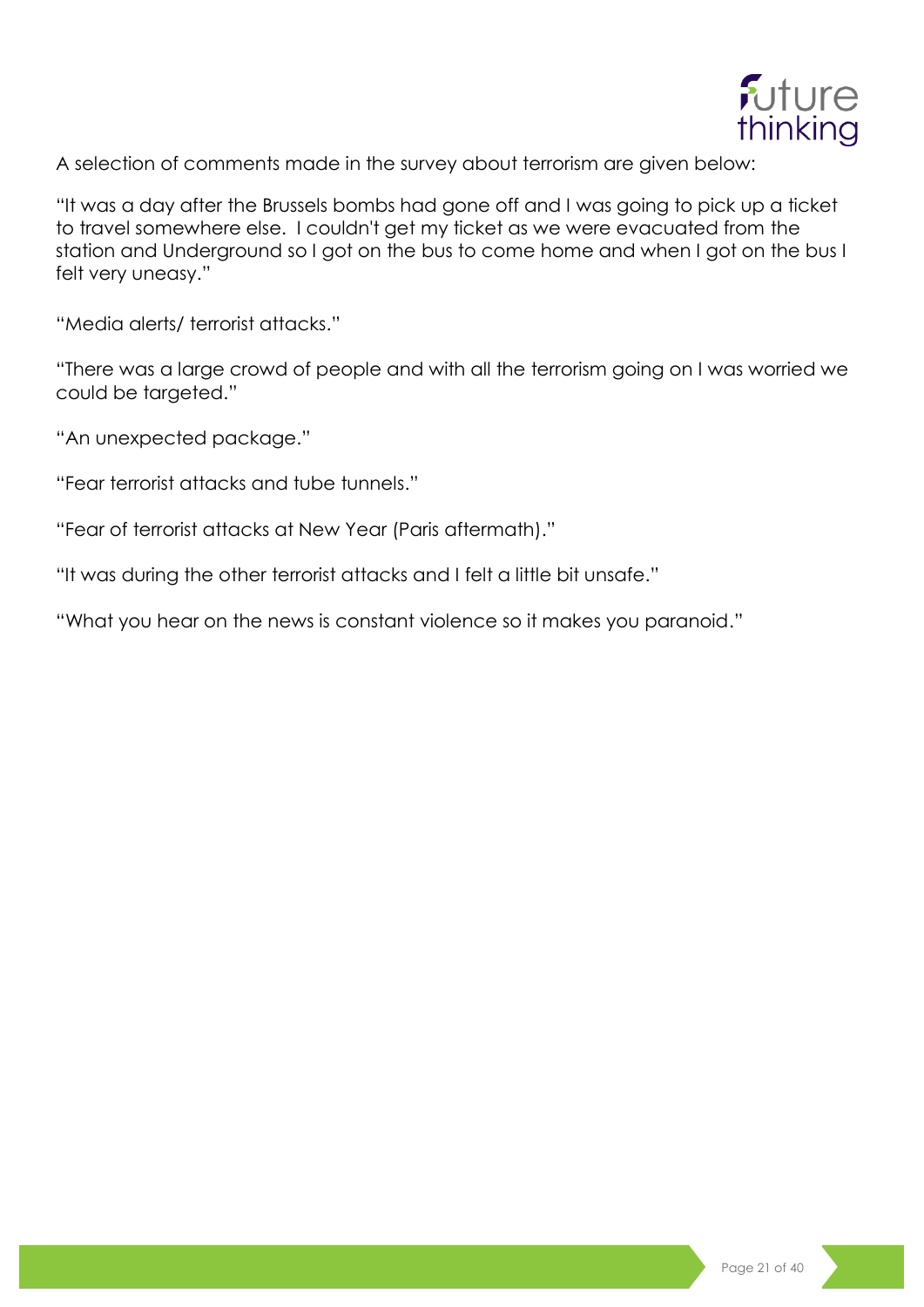

### <span id="page-21-0"></span>**Unwanted sexual behaviour**

The next section deals with the sensitive subject of unwanted sexual behaviour. Respondents were informed in advance about the nature of the questions to follow and given the opportunity to decline to answer this section. Over the last three years of the tracking study, 77 per cent on average have been happy to answer this section.

Based on this sub sample, the proportion of Londoners who have experienced unwanted sexual behaviour in the last 12 months has fluctuated between 4 per cent and 10 per cent over the last three years and has remained at a fairly stable level, not showing any long term increase or decrease.

Looking at results for 2015 combined, certain groups are significantly more likely to have experienced unwanted sexual behaviour. These are young women aged 16-34 (20 per cent), gay, lesbian and bi-sexual Londoners (19 per cent) and 16-24 year olds (15 per cent).



#### **Chart 13 Experience of unwanted sexual behaviour**

SH1. In the last 12 months have you experienced any unwanted sexual behaviour including sexual harassment or sexual assault while travelling on, waiting for or heading to or from public transport in London?

Base: All willing to answer questions on sexual harassment (n=circa 800 per wave)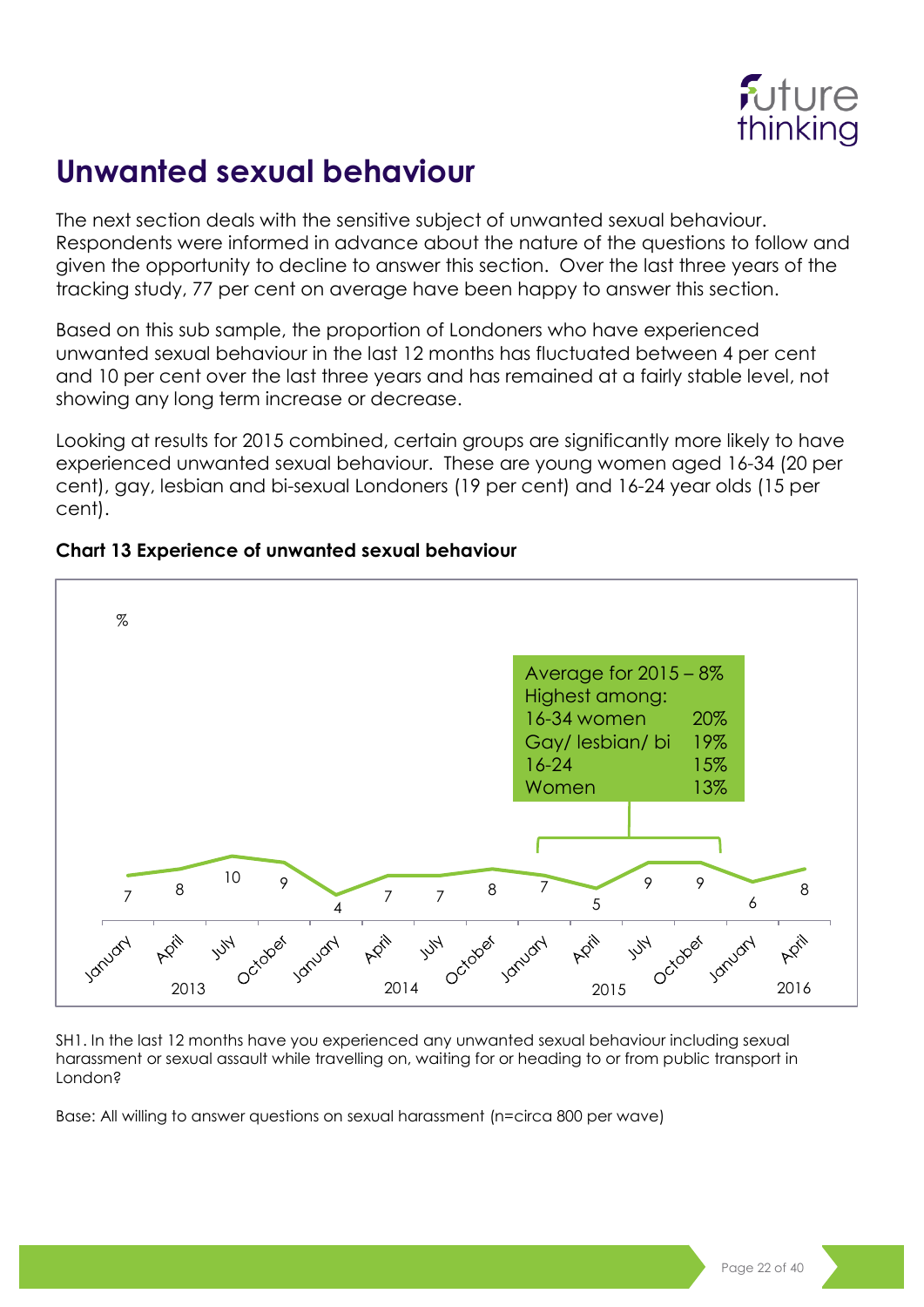

Among those experiencing unwanted sexual behaviour, the most common incidents in were groping and touching, staring, sexual comments and body rubbing. 45 per cent had difficulty describing the incident in detail preferring to explain it in general terms which explains the high incidence for 'Other'.





SH3. Please describe what you experienced

Base: All who have experienced unwanted sexual behaviour (2013 n=218; 2014 n=144; 2015 n=178)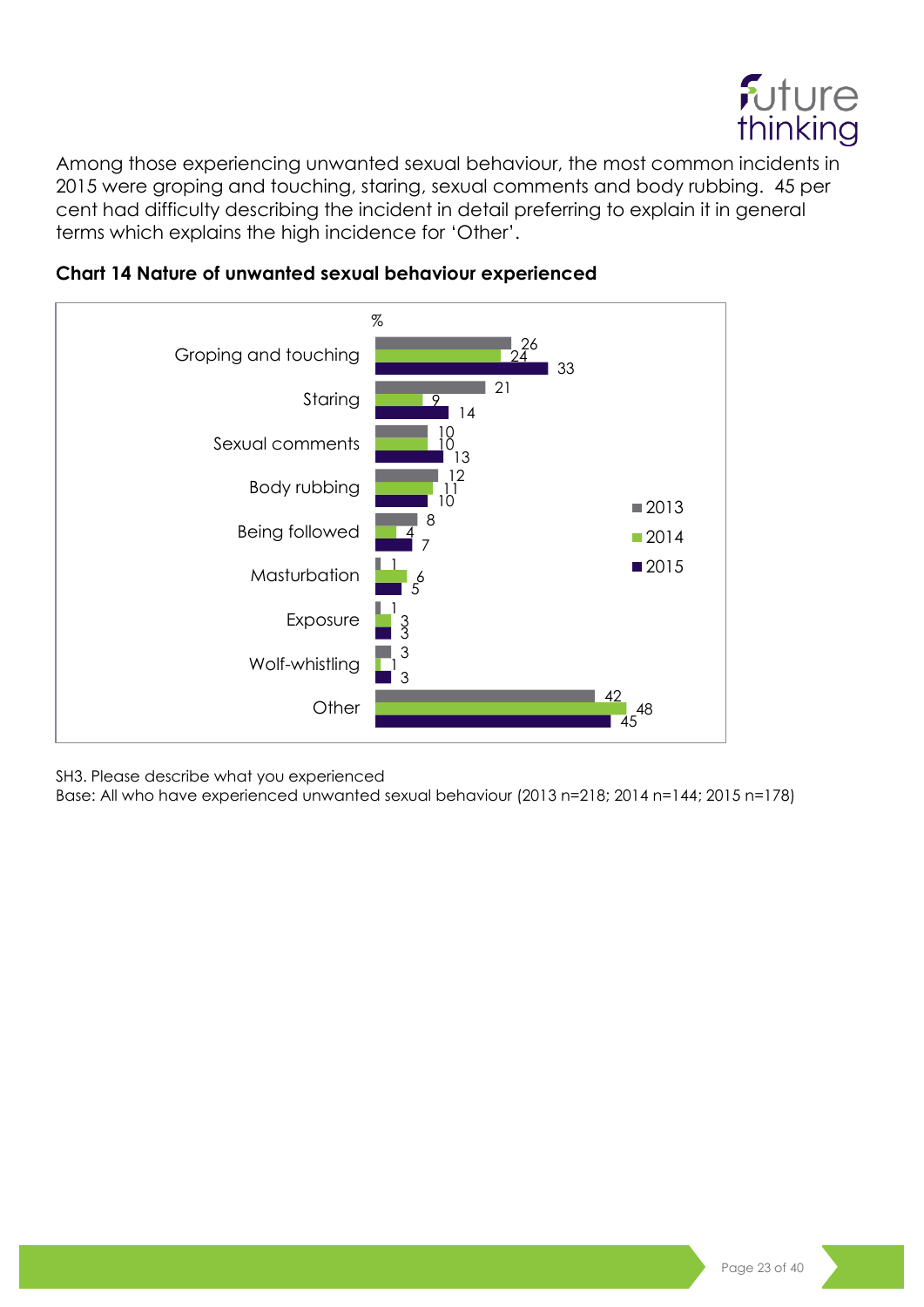

Incidents of unwanted sexual behaviour are most likely to take place on the mode of transport (72 per cent in 2015). The proportion of incidents occurring whilst travelling to and from public transport has risen significantly to 27 per cent in 2015, returning to a similar level as 2013.

#### **Table 15 Where unwanted sexual behaviour was experienced**

 $\%$ 

|                                             | 2013 | 2014 | 2015   |
|---------------------------------------------|------|------|--------|
| On public transport                         | 68   | 73   | 72     |
| Whilst travelling to/ from public transport | 26   | 17   | $27 -$ |
| Whilst waiting for public transport         | 30   | 30   | 26     |

#### Significance testing against 2014

Source: SH4a. Have you experienced this …?

Base: All who have experienced unwanted sexual behaviour (2013 n=214; 2014 n=144; 2015 n=178)

These incidents are most likely to occur on buses (48 per cent), followed by Tube (41 per cent) and trains (16 per cent).

#### **Table 16 Mode on which unwanted sexual behaviour was experienced**

 $\%$ 

|              | 2013          | 2014 | 2015 |
|--------------|---------------|------|------|
| <b>Bus</b>   | 52            | 47   | 48   |
| Underground  | 42            | 45   | 41   |
| <b>Train</b> | 20            | 16   | 16   |
| Other        | $\mathcal{P}$ | 5    | 8    |

Source: SH5. On which mode(s) of transport did this occur?

Base: All who have experienced unwanted sexual behaviour on public transport (2013 n=150; 2014 n=109; 2015 n=129)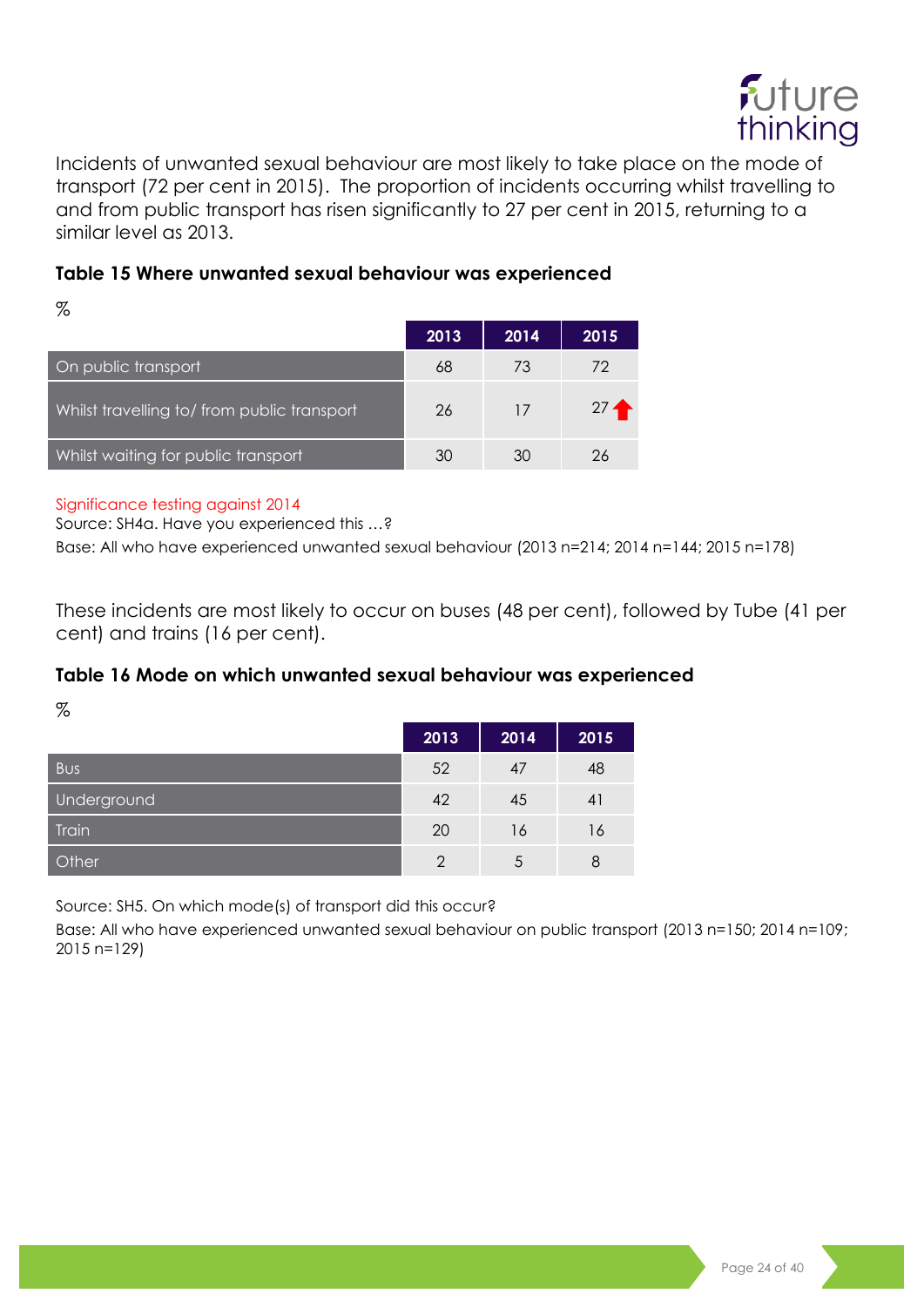

The proportion of victims reporting incidents of unwanted sexual behaviour has risen to 11 per cent in 2015, still low but showing two consecutive year-on-year rises.





SH7. Did you report this to anyone?

Base: All who have experienced/ witnessed unwanted sexual behaviour (2013 n=218; 2014 n=144; 2015 n=178)

The main reasons for not reporting incidents of unwanted sexual behaviour are that the victim did not consider it to be serious enough (44 per cent in 2015), they felt that it did not warrant the bother of reporting it (20 per cent) and they dealt with it themselves by ignoring it/ moving away/ not letting it bother them (19 per cent). 10 per cent could not find any staff or police to report it to and 6 per cent did not know who to report it to. Reasons for not reporting unwanted sexual behaviour have remained fairly constant over the last three years.

#### **Chart 18 Reasons not reported**



2012 not shown as categorisation was different SH9. Why didn't you report the incident(s)?

Base: All who have experienced/ witnessed unwanted sexual behaviour and did not report it (2013 n=206; 2014 n=133; 2015 n=156)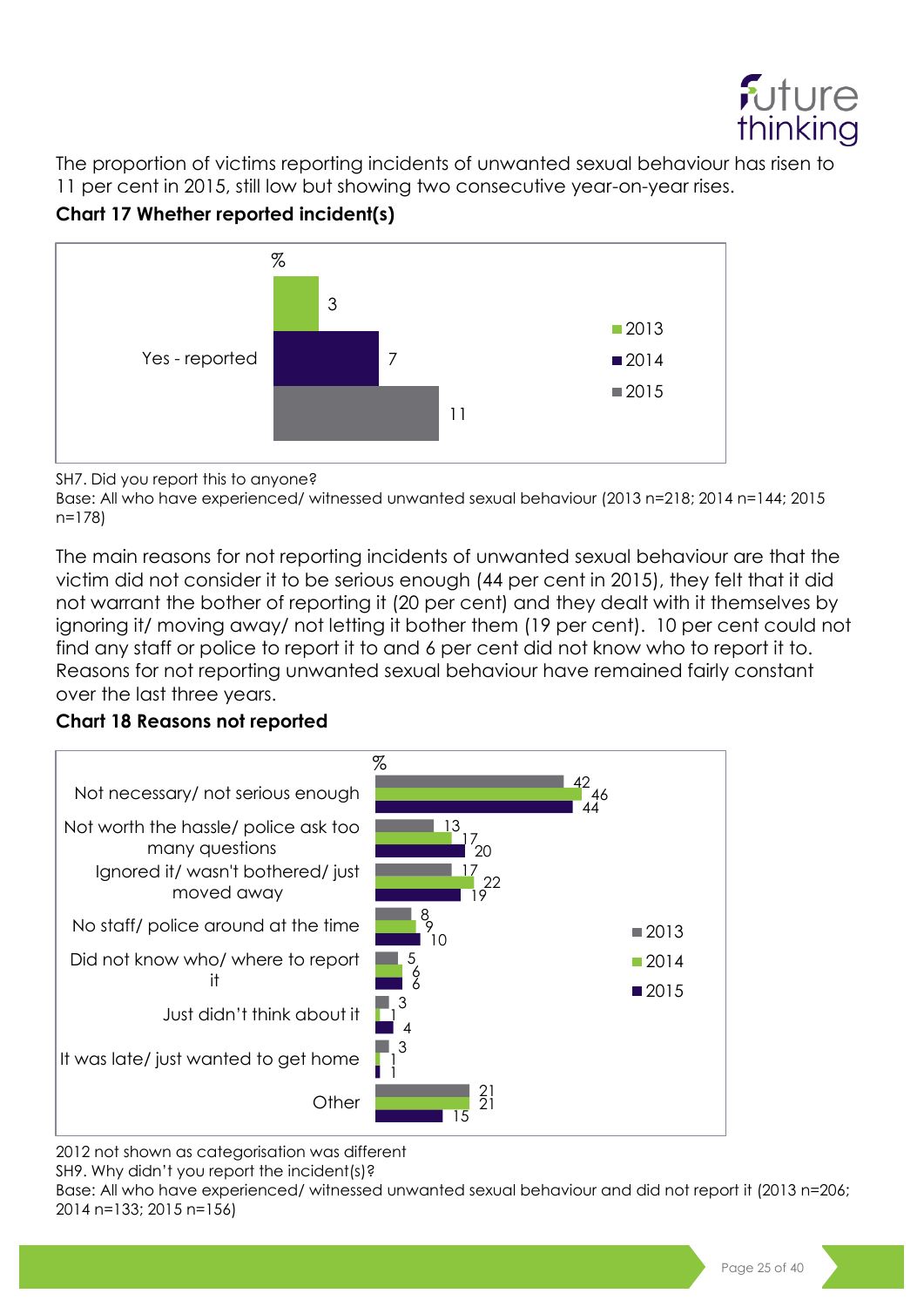

### <span id="page-25-0"></span>**Impact of concerns about crime and anti-social behaviour**

Londoners were asked whether concerns about safety from crime and anti-social behaviour affect the frequency with which they travel by Underground, bus and train during the day and at night.

The impact of fear of crime on usage of transport modes is still greatest at night and for buses and the Underground. In 2015, 42 per cent of Londoners claimed that the frequency with which they use buses at night was affected a lot or a little, 37 per cent in the case of the Tube and 29 per cent in the case of trains.

The impact of fear of crime and anti-social behaviour on usage of travel modes by day is much lower (between 13 and 19 per cent are affected).

Compared to 2014, fear of crime's impact on travel frequency has risen significantly across all modes for day time travel in 2015 but remains unchanged for night time travel.

#### **Chart 19 Impact of concerns about crime and anti-social behaviour on frequency of transport use**



#### Significance testing against 2014

SSCRIME. Do concerns about safety from crime or anti-social behaviour affect the frequency with which you travel by ….. during the day/ at night?

Base: All (2013 n=4,122; 2014 n=4,005; 2015 n=4,002)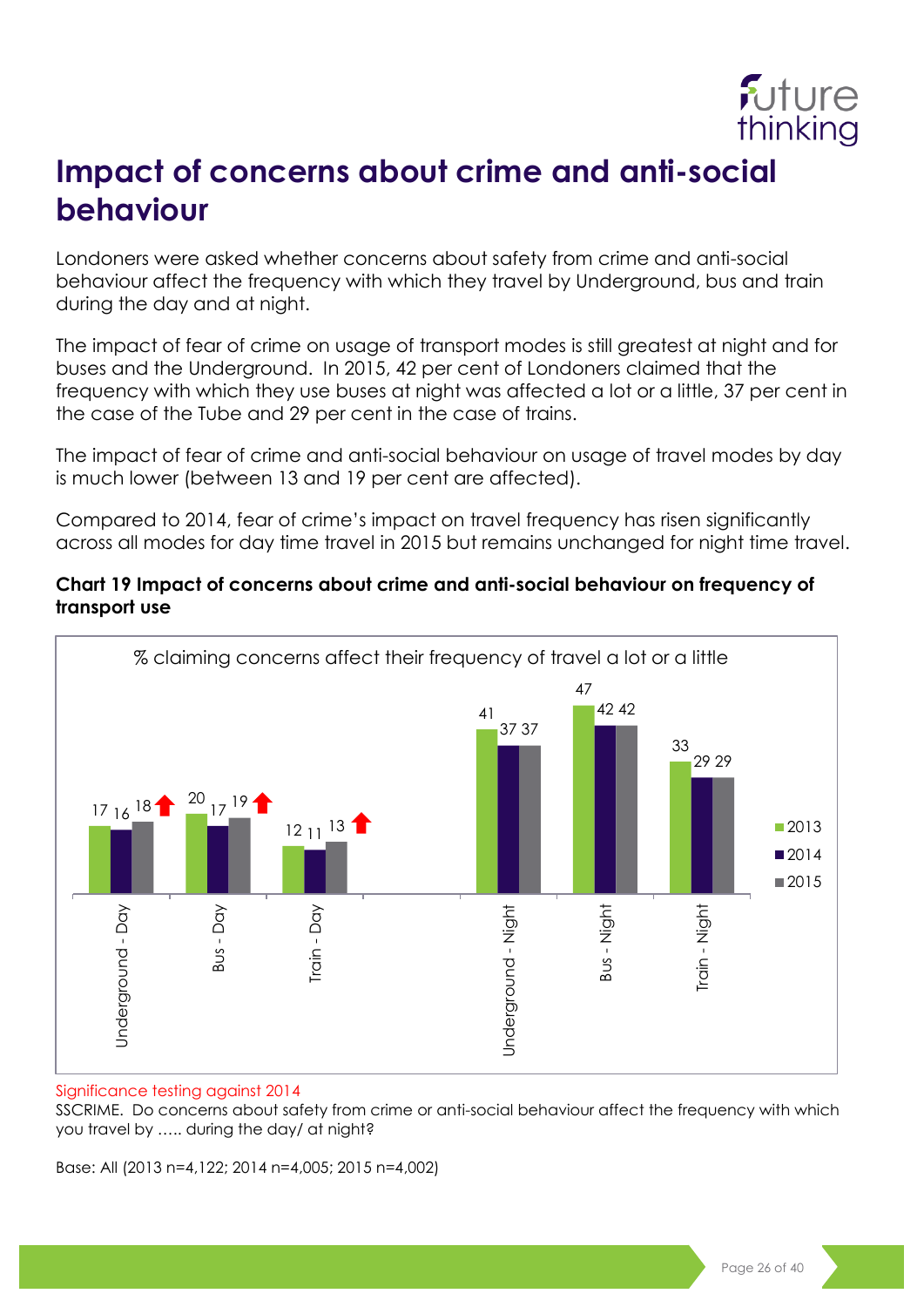

### <span id="page-26-0"></span>**Police / TfL response to crime and anti-social behaviour**

Londoners were asked how much they would agree or disagree that the Police, TfL and other parties are dealing with the anti-social behaviour and crime issues that matter on the Tube, buses and trains in London. Excluding those who say they don't know, 67 per cent agree that the police, TfL and other partners are dealing with these issues on the Tube, 64 per cent on trains and 62 per cent on buses.

Agreement that the authorities are doing something to combat crime and anti-social behaviour has been increasing for all three modes over the past three years and is significantly higher in 2015 compared with 2013 for the Tube and trains.



#### **Chart 20 Perceptions of police/TfL response to crime and anti-social behaviour on public transport**

#### Significance testing against 2013

PRLOND1. How much would you agree or disagree that the police, TfL and other partners are dealing with the anti-social behaviour and crime issues that matter on [MODE OF TRANSPORT] in London?

Base: All excluding don't know (2013 n=4,122; 2014 n=4,005; 2015 n=4,002)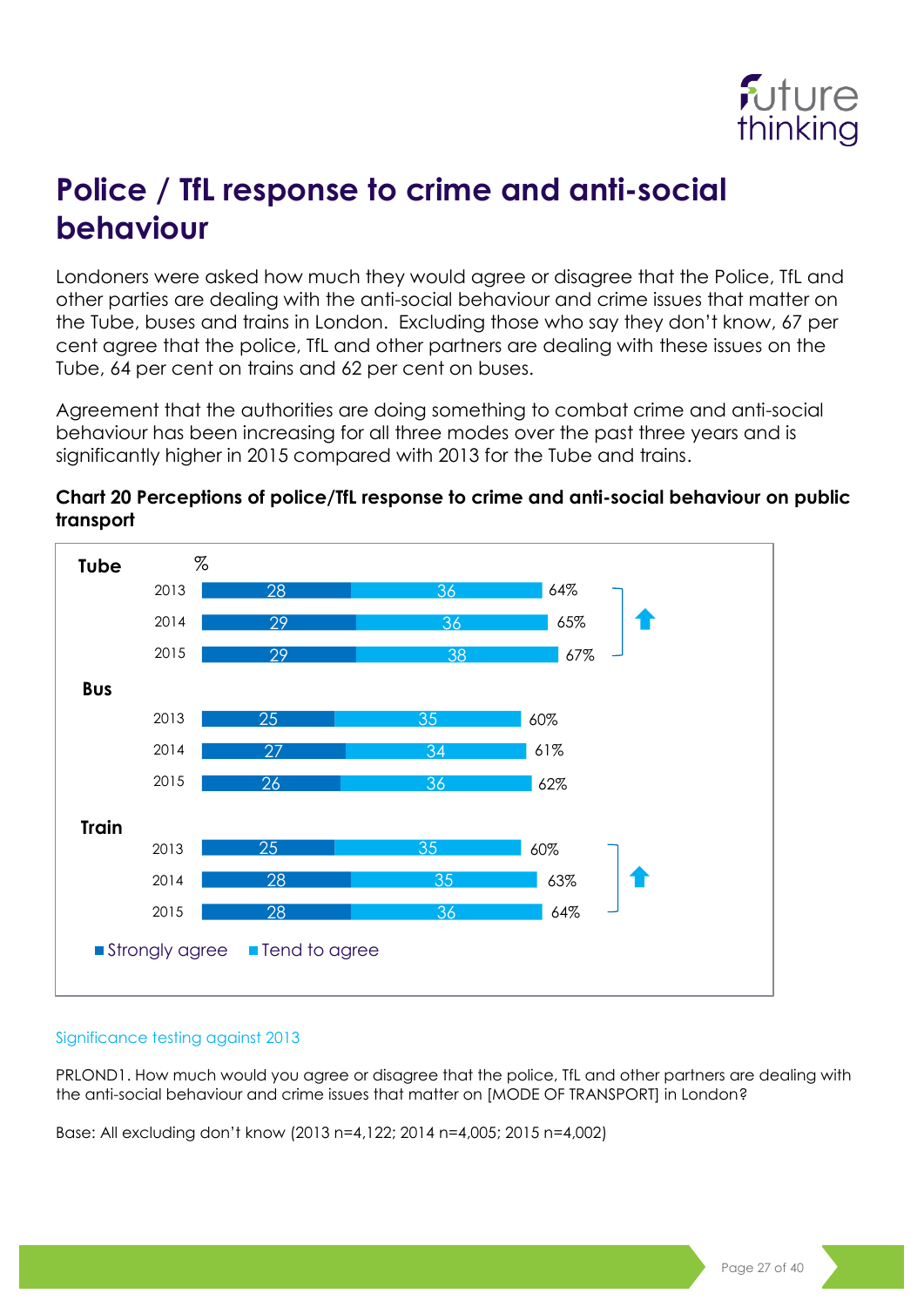

The main suggestions for TfL from Londoners who have felt worried in the last three months are for more staff and police on public transport and at stations and for more CCTV. These have been the same top suggestions for three years.

#### **Chart 21 Suggestions for TfL**



#### **Significance testing against 2014**

Q3l. What could TfL have done in the situation to help you feel safer?

Base: All who have felt worried in the last three months (2013 n=630; 2014 n=549; 2015 n=533)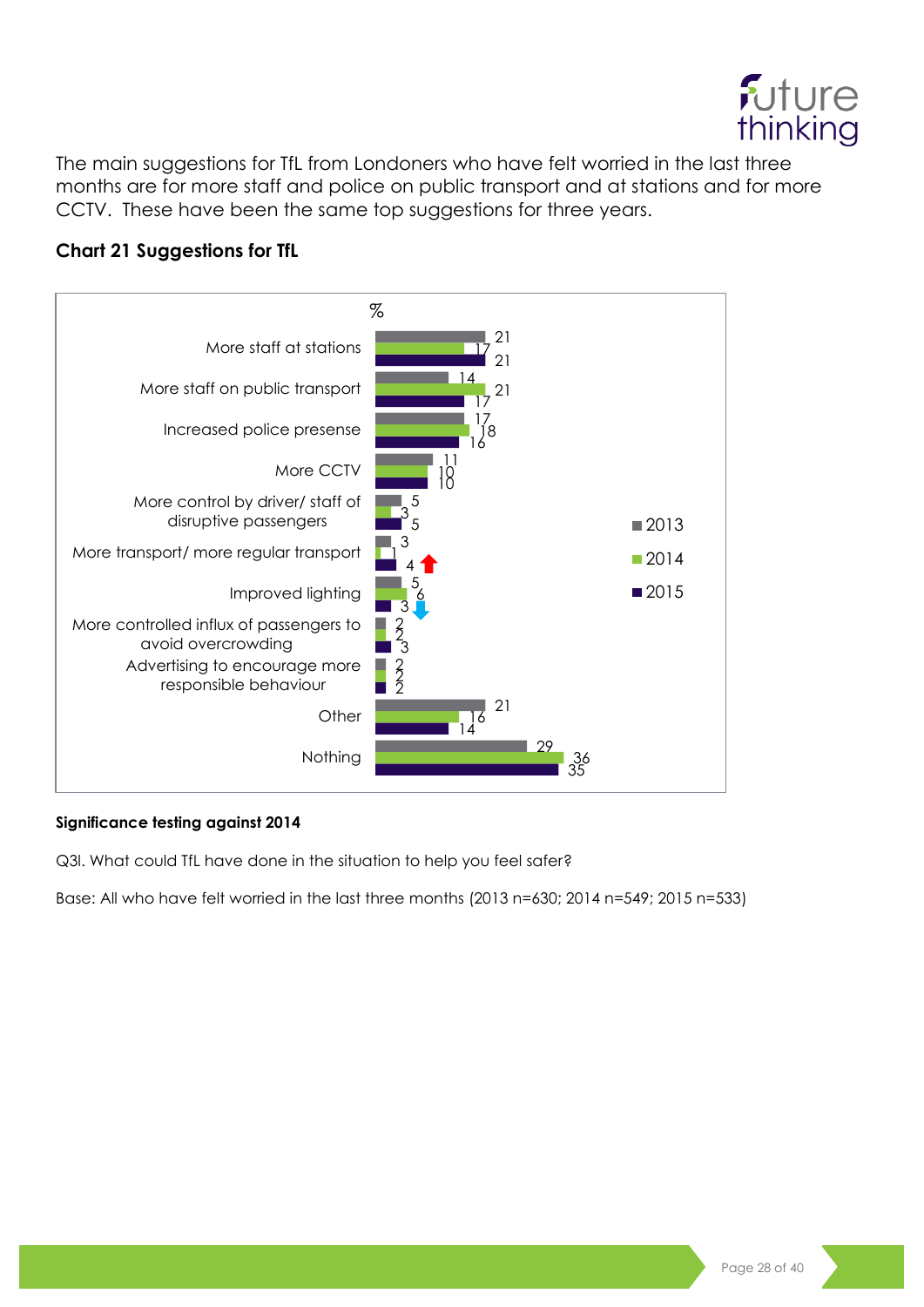

### <span id="page-28-0"></span>**Sexuality and fear of crime on public transport**

Five per cent of Londoners describe themselves as gay, lesbian or bisexual using data rolled up over 2015. This proportion has remained constant since the sexual identity question was added to the survey in October 2014 and is in line with ONS data.



#### **Chart 22 Sexual orientation**

QSEXID. I will now read out a list of terms people sometimes use to describe themselves? As I read the list again please say 'yes' when you hear the option that best describes how you think of yourself. Base: All answering excluding refusals (2015 n=3,597)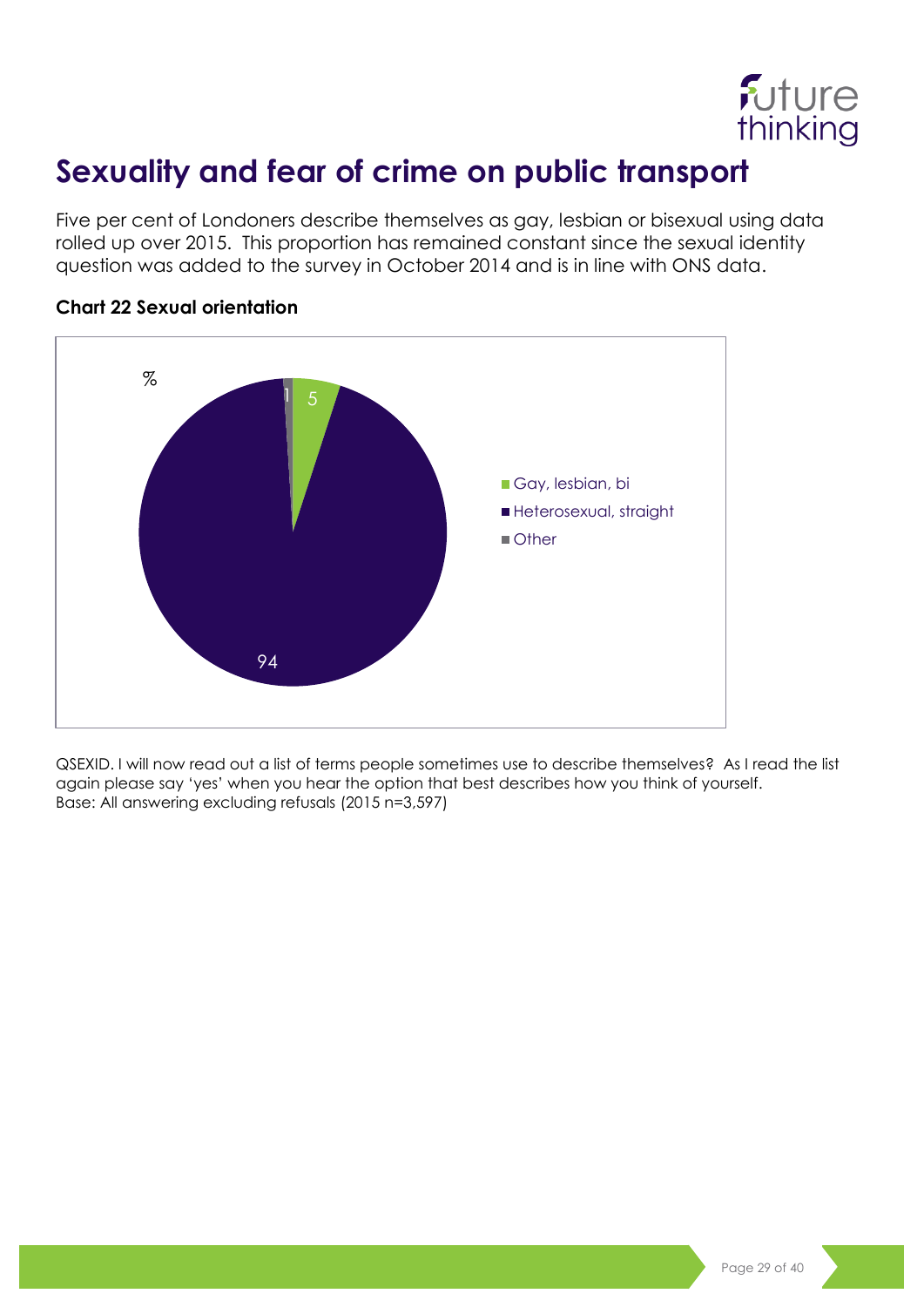

Gay, lesbian and bisexual Londoners are marginally more likely to have experienced a worrying incident on public transport in the last 3 months compared to heterosexual/ straight Londoners (19 per cent compared with 15 per cent) and significantly more likely to have experienced Unwanted sexual behaviour in the last 12 months (19 per cent compared with 7 per cent). There is no difference in the level of general worry while using public transport in London between the gay, lesbian and bisexual group and the heterosexual/ straight group.

#### **Table 23 Key metrics by sexual orientation**

| %                                                                                                     |                     |                            |
|-------------------------------------------------------------------------------------------------------|---------------------|----------------------------|
|                                                                                                       | Gay, Lesbian,<br>Bi | Hetero,<br><b>Straight</b> |
| Generally worried (very or quite) about<br>personal security when using public transport<br>in London | 10                  | 10                         |
| Experienced a specific incident of worry in<br>the last 3 months                                      | 19                  | 15                         |
| Experienced unwanted sexual behaviour in<br>the last 12 months                                        | 19                  |                            |

Q1. How worried are you about your personal security when using public transport in London?

Q3. In the last 3 months, have you ever felt worried about your personal security when using public transport in London?

SH1. In the last 12 months have you experienced any Unwanted sexual behaviour including sexual harassment or sexual assault while travelling on, waiting for or heading to or from public transport in London?

Base: All 2015 (Gay, lesbian, bi n=134; heterosexual, straight n=3,409)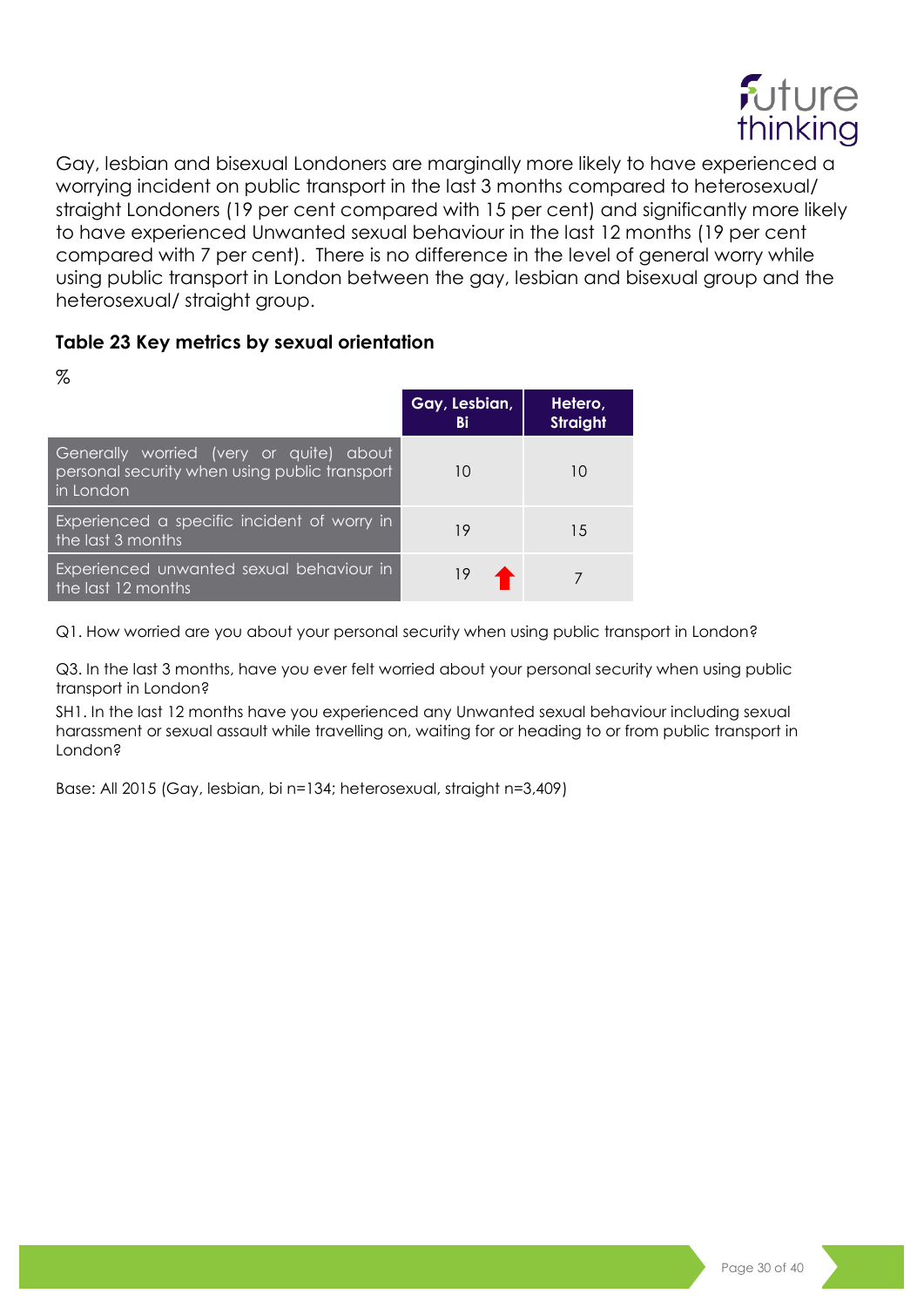

Fear of crime affects the frequency with which gay, lesbian and bisexual londoners use trains at night to a significanlty greater extent than it does heterosexual and straight Londoners (38 per cent of gay, lesbian and bisexual Londoners say concerns about safety from crime and anti-social behaviour affect their frequeny of using trains at night a lot or a little compared with 28 per cent of heterosexual/ straight Londoners).

The differences are not significant in the case of travel by Tube and bus at night and for all three modes during the day.

#### **Table 24 Impact of concerns about crime and antisocial behaviour on frequency of transport use by sexual orientation**

|                            | Gay, Lesbian,<br>Bi | Hetero,<br><b>Straight</b> |
|----------------------------|---------------------|----------------------------|
| Underground during the day | 16                  | 18                         |
| <b>Bus during the day</b>  | 16                  | 19                         |
| Train during the day       | 13                  | 12                         |
| Underground at night       | 39                  | 37                         |
| Bus at night               | 49                  | 41                         |
| Train at night             | 38                  | 28                         |

% claiming concerns affect their frequency of travel a lot or a little

SSCRIME. Do concerns about safety from crime or anti-social behaviour affect the frequency with which you travel by ….. during the day/ at night?

All 2015 (Gay, lesbian, bi n=134; heterosexual, straight n=3,409)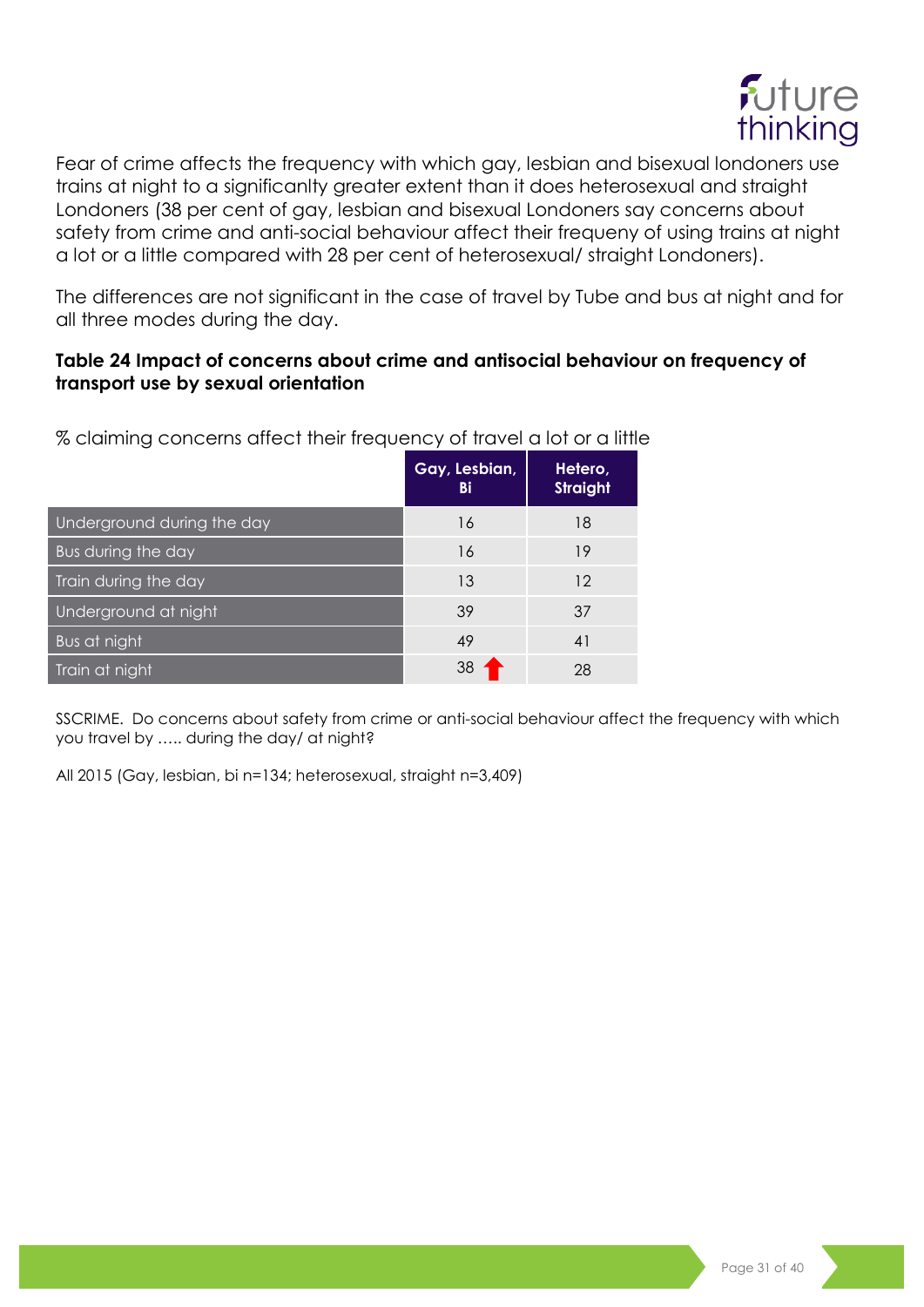

### <span id="page-31-0"></span>**Taxi touting**

Six in ten (61 per cent) Londoners were aware that minicab drivers are breaking the law by touting in October 2015. Awareness has fallen significantly from 66 per cent last year, driven by lower awareness among men and White Londoners.

16-24 year olds (43 per cent) and BAME Londoners (51 per cent) have lower levels of awareness of the law regarding taxi touting. Women (57 per cent) are less aware than men (66 per cent).

#### **Table 25 Awareness that minicab drivers are breaking the law by touting**  $\%$

|                    | Oct<br>2013 | Oct<br>$\overline{2014}$ | Oct<br>2015      |
|--------------------|-------------|--------------------------|------------------|
| <b>Total (987)</b> | 63          | 66                       | 61               |
| Male (424)         | 67          | 73                       | $66$ ,           |
| Female (563)       | 59          | 60                       | 57               |
| $16-24(77)$        | 49          | 53                       | 43               |
| $25-34(73)$        | 58          | 57                       | 55               |
| 35-44 (127)        | 63          | 71                       | 65               |
| 45-54 (178)        | 70          | 72                       | 68               |
| 55-64 (213)        | 74          | 82                       | 77               |
| $65+ (319)$        | 70          | 73                       | $67 \frac{1}{2}$ |
| <b>White (730)</b> | 69          | 75                       | 69               |
| <b>BAME (217)</b>  | 49          | 52                       | 51               |
| Inner London (350) | 61          | 70                       | 65               |
| Outer London (637) | 64          | 64                       | 59               |

#### Significance testing against October 2014

TT1 Only black cab drivers can pick up passengers in the street or at ranks. Minicab drivers are breaking the law if they pick up passengers unless they have booked either in person or over the phone. In these circumstances it is the driver not the passenger who is committing the offence. Were you aware of this?

Base: All except taxi & minicab company employees (2015 base sizes shown in table)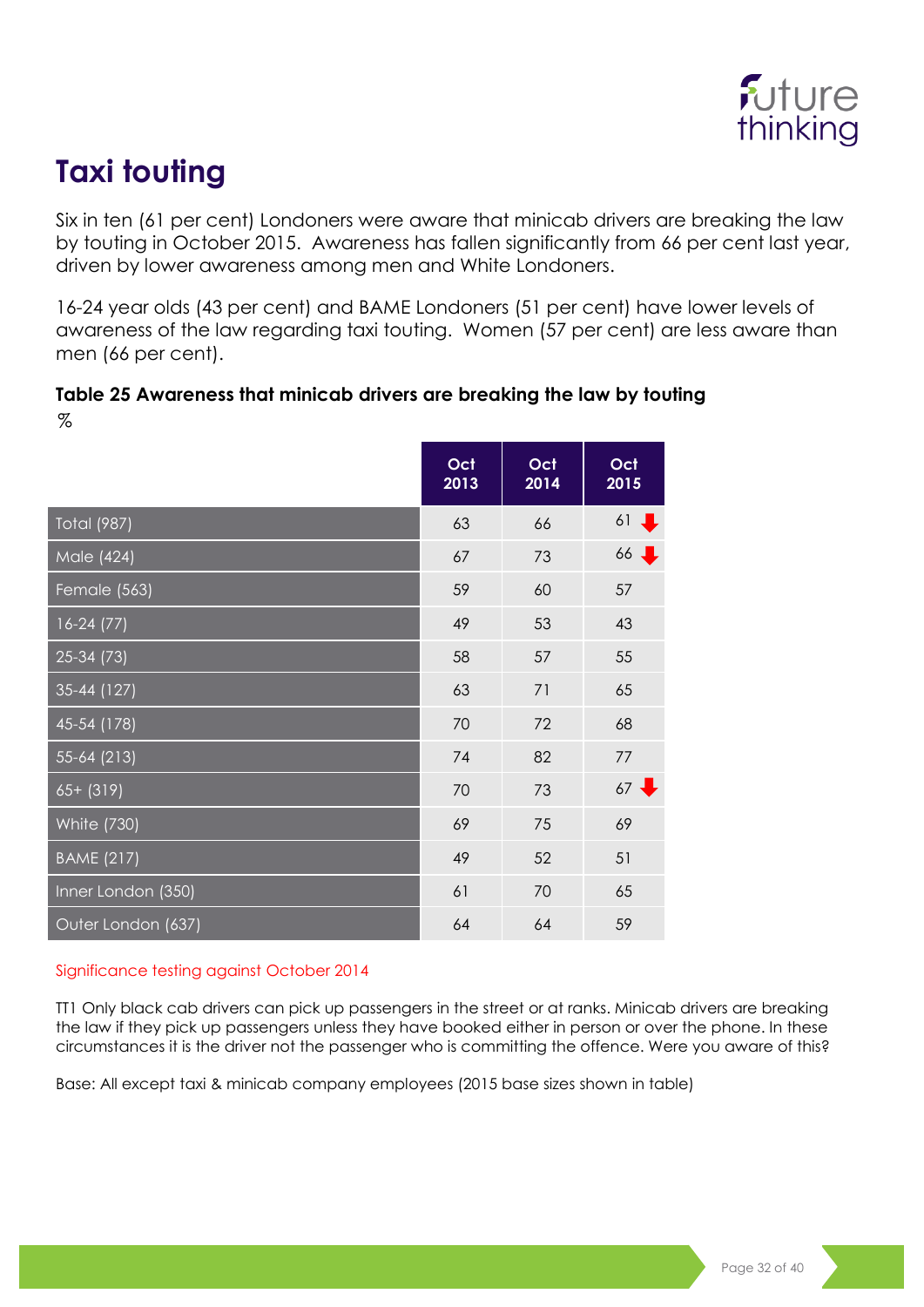

Asked whether they had been approached or themselves approached anyone offering a taxi or minicab service in London in the last three months, 9 per cent claim that they were approached and 3 per cent that they themselves approached in October 2015.

The incidence of being approached or approaching minicabs has declined year on year since October 2013 and significantly so between October 2014 and October 2015.



**Chart 26 Location approached by a taxi/minicab in the last three months**

#### Significance testing against October 2014

TT2 During the last three months, have you been approached anywhere in London by anyone offering a taxi or minicab service?

TT10 During the last three months, have you approached a minicab driver, which you have not booked, on the street anywhere in London to ask if they could take you to your destination?

Base: All except taxi or minicab company employees (October 2013 n=994; October 2014 n=986; October 2015 n=987)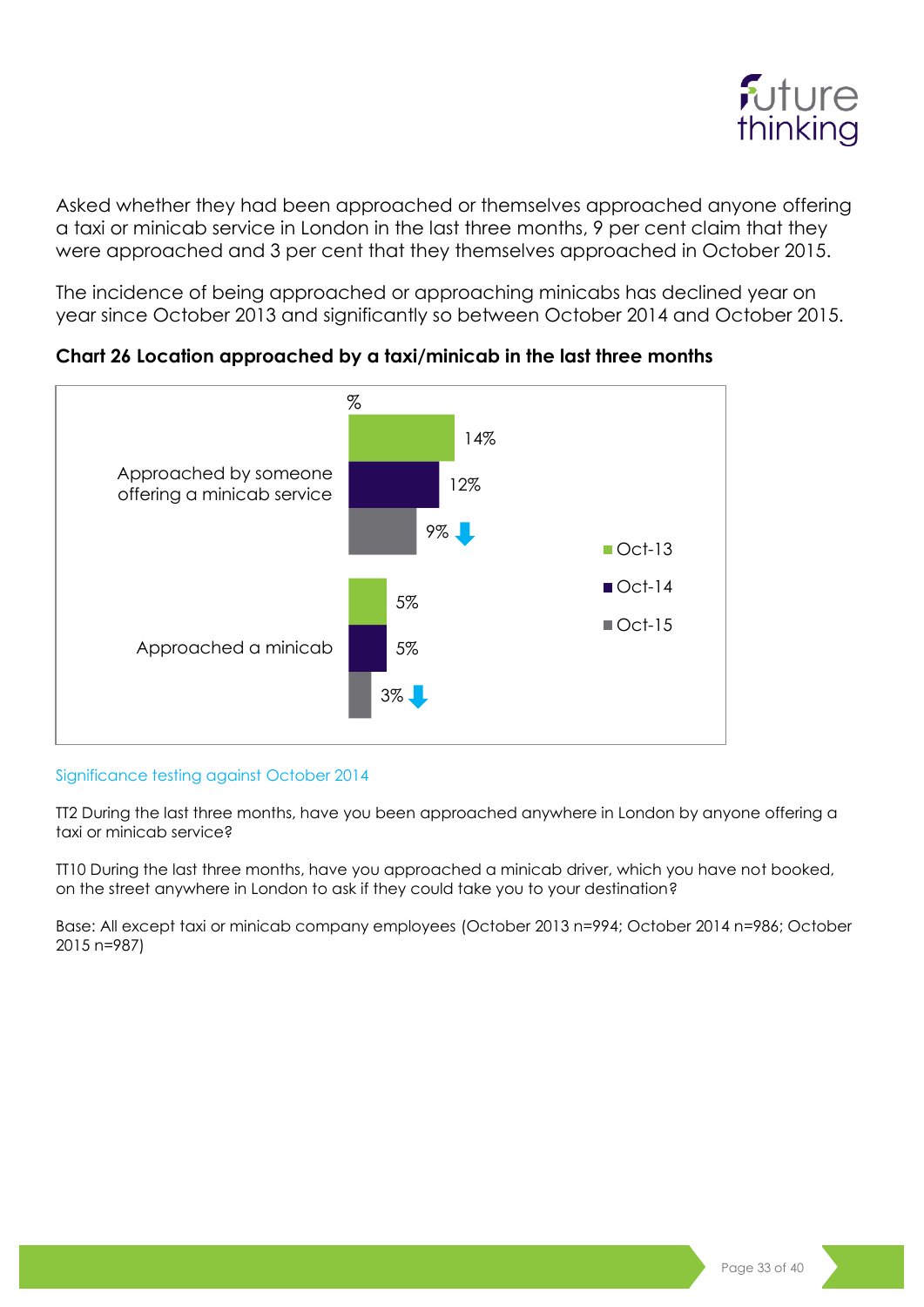

### <span id="page-33-0"></span>**Revenue protection**

Three quarters of Londoners (74 per cent) are aware that imposing penalty fares is an action that can be taken if you don't have a valid ticket for your journey on public transport in the October 2015 study. 42 per cent are aware that you can be escorted off public transport and 41 per cent, that you face possible prosecution.

Awareness of all these actions has fallen significantly between October 2014 and October 2015 following significant falls also between 2013 and 2014.

#### **Chart 27 Awareness of actions to prevent fare evasion**

| %                    |             |             |             |
|----------------------|-------------|-------------|-------------|
|                      | Oct<br>2013 | Oct<br>2014 | Oct<br>2015 |
| Penalty fare         | 88          | 81          | 74.         |
| <b>Escorted off</b>  | 59          | 47          | 42          |
| Possible prosecution | 55          | 48          | 41          |
| Verbal warning       | 48          | 39          | 36          |
| Other                | 6           |             | 7           |

#### Significance testing against October 2014

SS31 If you get stopped by a ticket inspector without the correct ticket or pass on public transport, which of the following actions do you think can be taken?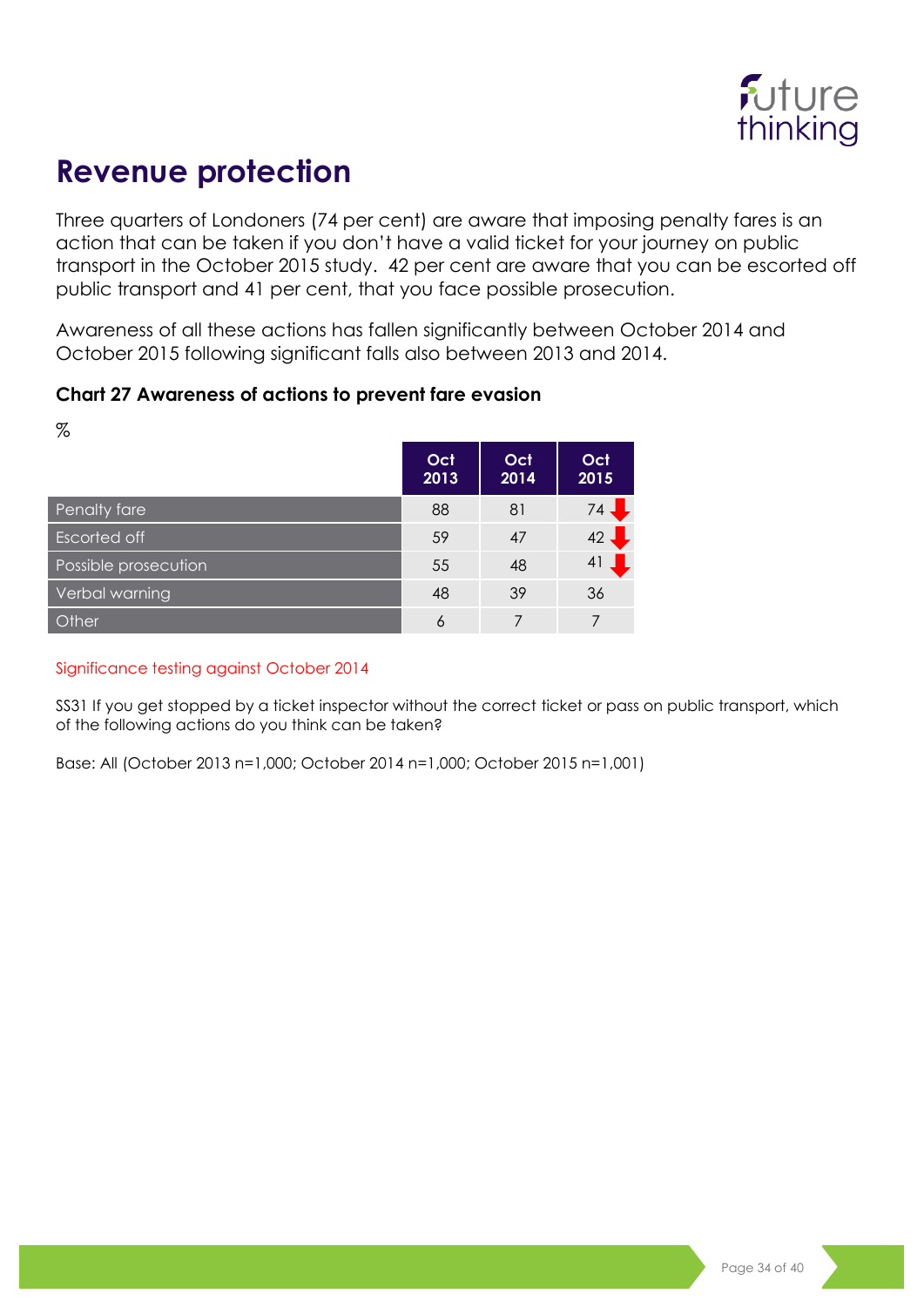

On balance, more Londoners believe that penalty fares are being well enforced on the Tube, buses and trains (43-48 per cent) than believe they are not (10-16 per cent) in October 2015.

Almost half of Londoners believe that Tube fares are well enforced (48 per cent), higher than for trains (44 per cent) and buses (43 per cent). A greater proportion of Londoners feel that bus fares are not well enforced (16 per cent) compared to trains (12 per cent) and the Tube (10 per cent).

There have been significant falls in the proportions believing Tube and bus fares are not well enforced between October 2014 and October 2015.



#### **Chart 28 Fare evasion – how well penalty fares are enforced**

#### Significance testing against October 2014

SS30 In your opinion, how well are penalty fares enforced on the Underground/ buses/ trains?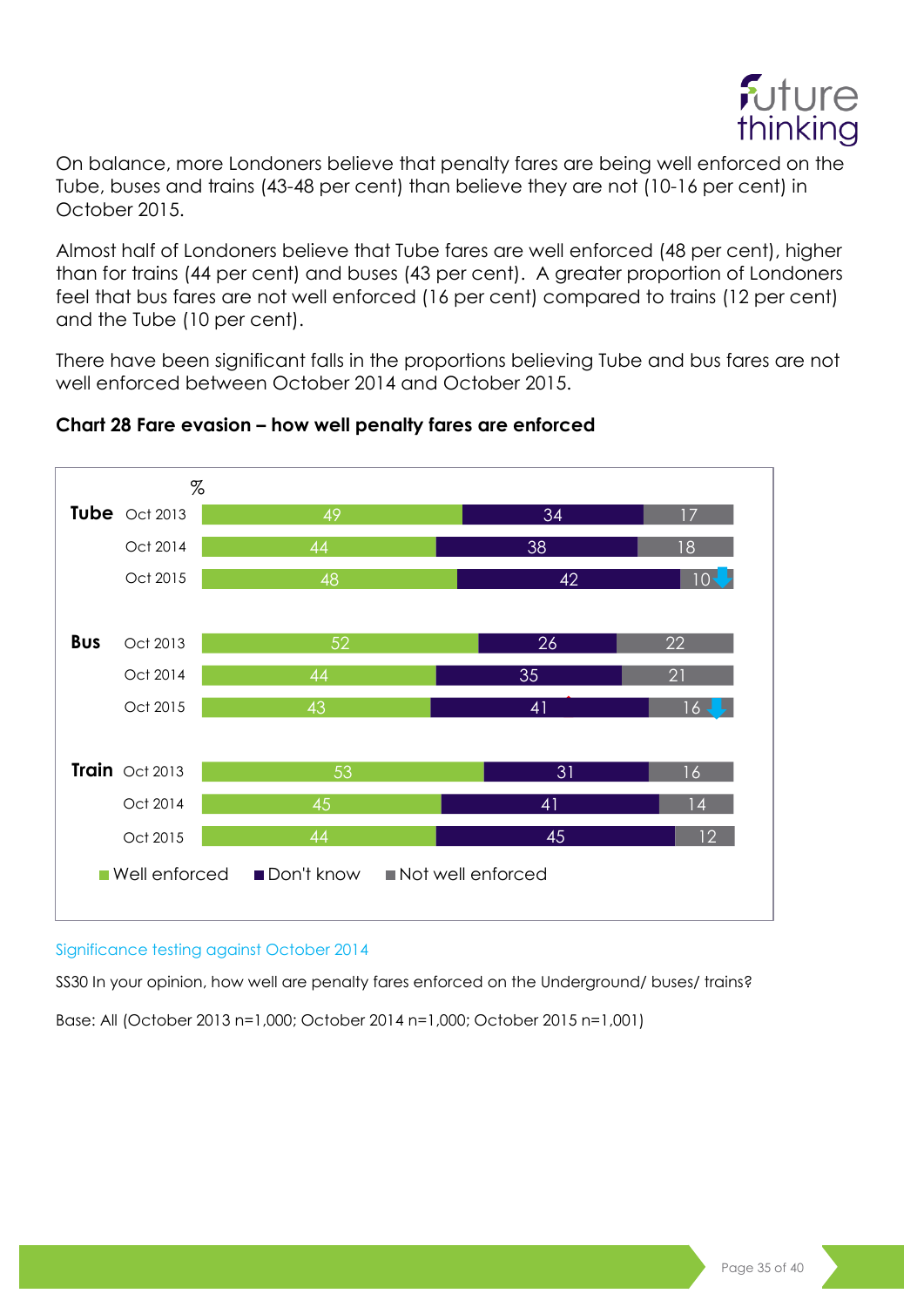

Around half of Londoners (52 per cent) recall seeing or hearing advertising or messages about fare evasion on public transport in London in October 2015, in line with previous years.

The strongest messages are "You will be fined" (recalled by 21 per cent), "Ticket inspectors look just like you" (14 per cent) and "You have to pay your fare" (8 per cent). Recall of the advertising messages "You will be fined" has fallen significantly between October 2014 (26 per cent) and October 2015 (21 per cent).

#### **Table 29 Recall of fare evasion advertising/ message(s)**

| 70                                       |             |             |                |
|------------------------------------------|-------------|-------------|----------------|
|                                          | Oct<br>2013 | Oct<br>2014 | Oct<br>2015    |
| <b>Recall any advertising</b>            | 51          | 49          | 52             |
| You will be fined                        | 28          | 26          | 21             |
| Ticket inspectors look just like you     | 14          | 12          | 14             |
| You have to pay your fare                | 6           | 7           | 8              |
| It's a crime                             | 6           | 5           | 5              |
| Remember to swipe your Oyster card       |             | 3           | 3              |
| Other                                    | 10          | 5           | $\overline{4}$ |
| Recall something but can't remember what | $\Omega$    | 3           | 5              |
| Do not recall any advertising/message(s) | 49          | 51          | 48             |

 $\sim$ 

#### Significance testing against October 2014

TEAD1. Do you recall seeing or hearing any advertising or messages about fare evasion on public transport in London?

TEAD2. What do you remember about the advertising? What was the advertising trying to say?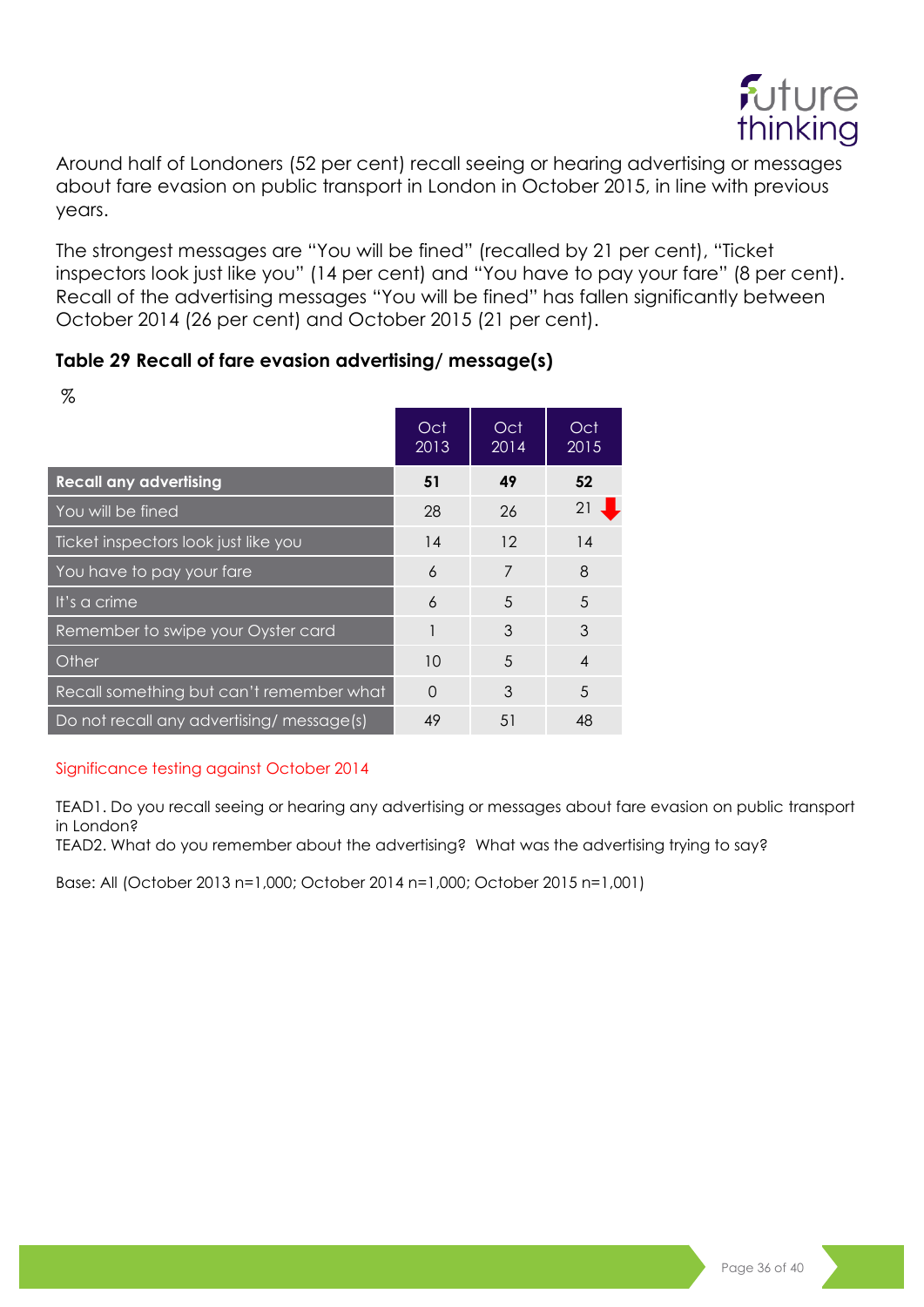

### <span id="page-36-0"></span>**Observations and experiences of ticket inspectors**

In 2015, 35 per cent of Londoners said they had seen a ticket inspector on board a bus or at a bus stop in the last three months. This compares to 25 per cent for trains and 9 per cent for the Tube.

The incidence of noticing ticket inspectors on public transport remains largely unchanged over the past three years.

If we look at the incidence of observing ticket inspectors among frequent users (at least twice a week) of each mode, half of frequent bus and train users have noticed inspectors in October 2015 but only 13 per cent of frequent Tube users.

#### **Table 30 Observations of ticket inspectors in the last three months**

 $\%$ 

|            | Oct<br>2013 | Oct<br>2014 | Oct<br>2015 | Freq.<br><b>users</b><br>2015 |
|------------|-------------|-------------|-------------|-------------------------------|
| <b>Bus</b> | 37          | 37          | 35          | 51                            |
| Train      | 27          | 27          | 25          | 52                            |
| Tube       | 11          |             |             | 13                            |

TE29a: Have you seen a ticket inspector on board public transport, or at a stop/station, in the last three months?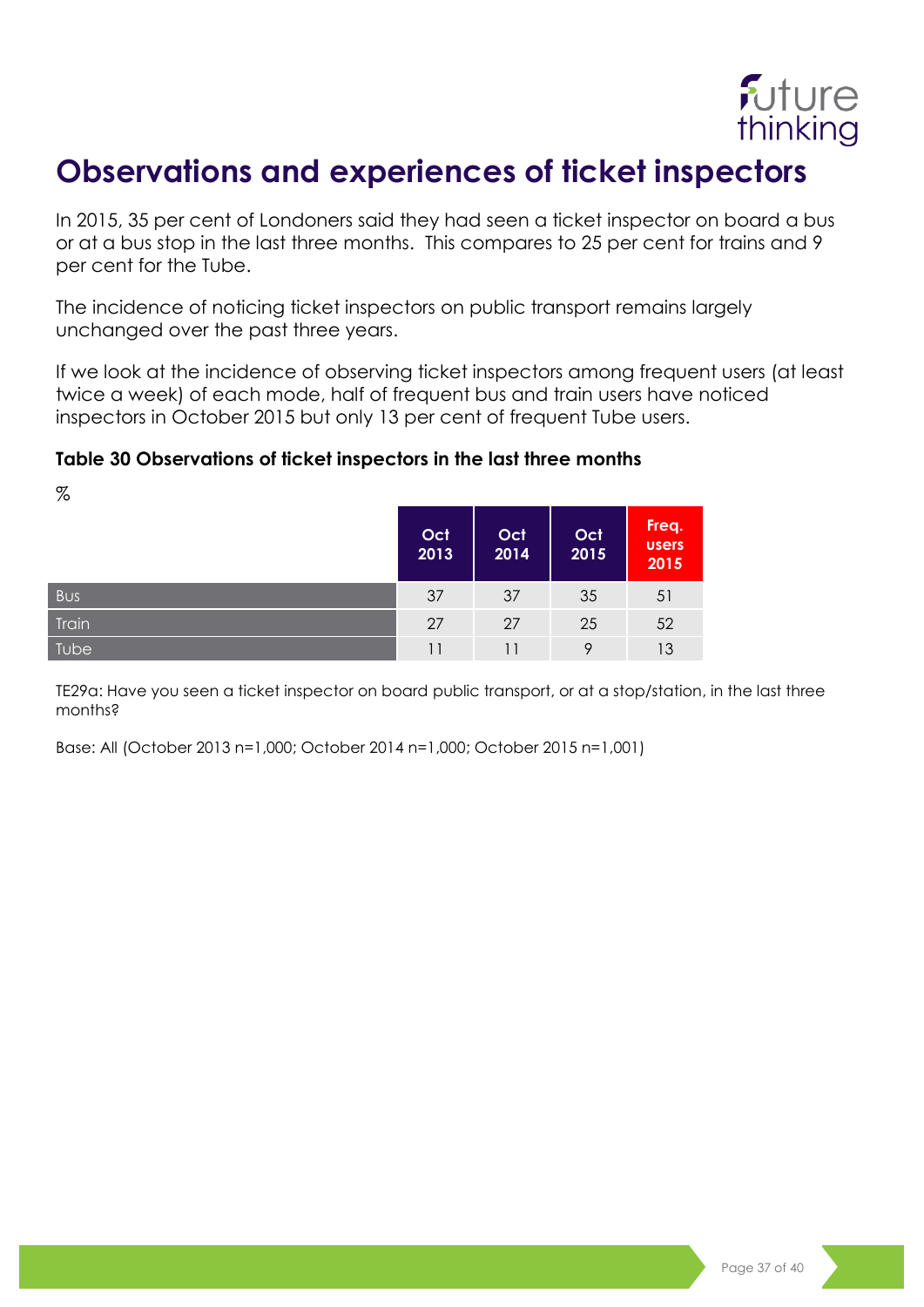

## <span id="page-37-0"></span>**Appendix**

### <span id="page-37-1"></span>**Transport usage**

Eight in ten Londoners use buses (82 per cent) and the Tube (79 per cent) at least once a month in 2015. Two thirds (65 per cent) use trains at least once a month. At least monthly usage of the Tube and trains has risen significantly compared with 2014. Bus usage has remained unchanged over the past three years.

A quarter (24 per cent) regularly use minicabs in 2015, significantly down on 2014. 18 per cent regularly use the DLR.

#### **Table 31 Regular (at least monthly) usage of modes of transport in London**

| 79           |      |      |                 |
|--------------|------|------|-----------------|
|              | 2013 | 2014 | 2015            |
| <b>Bus</b>   | 80   | 81   | 82              |
| Tube         | 75   | 75   | 79              |
| <b>Train</b> | 60   | 61   | 65 <sup>4</sup> |
| Minicab      | 27   | 27   | 24              |
| <b>DLR</b>   | 16   | 18   | 18              |

 $\sigma$ 

#### **Significance testing against 2014**

QFREQ\_MODE. Typically, how often do you use a … to get around London?

Base: All (2013 n=4,122; 2014 n=4,005; 2015 n=4,002)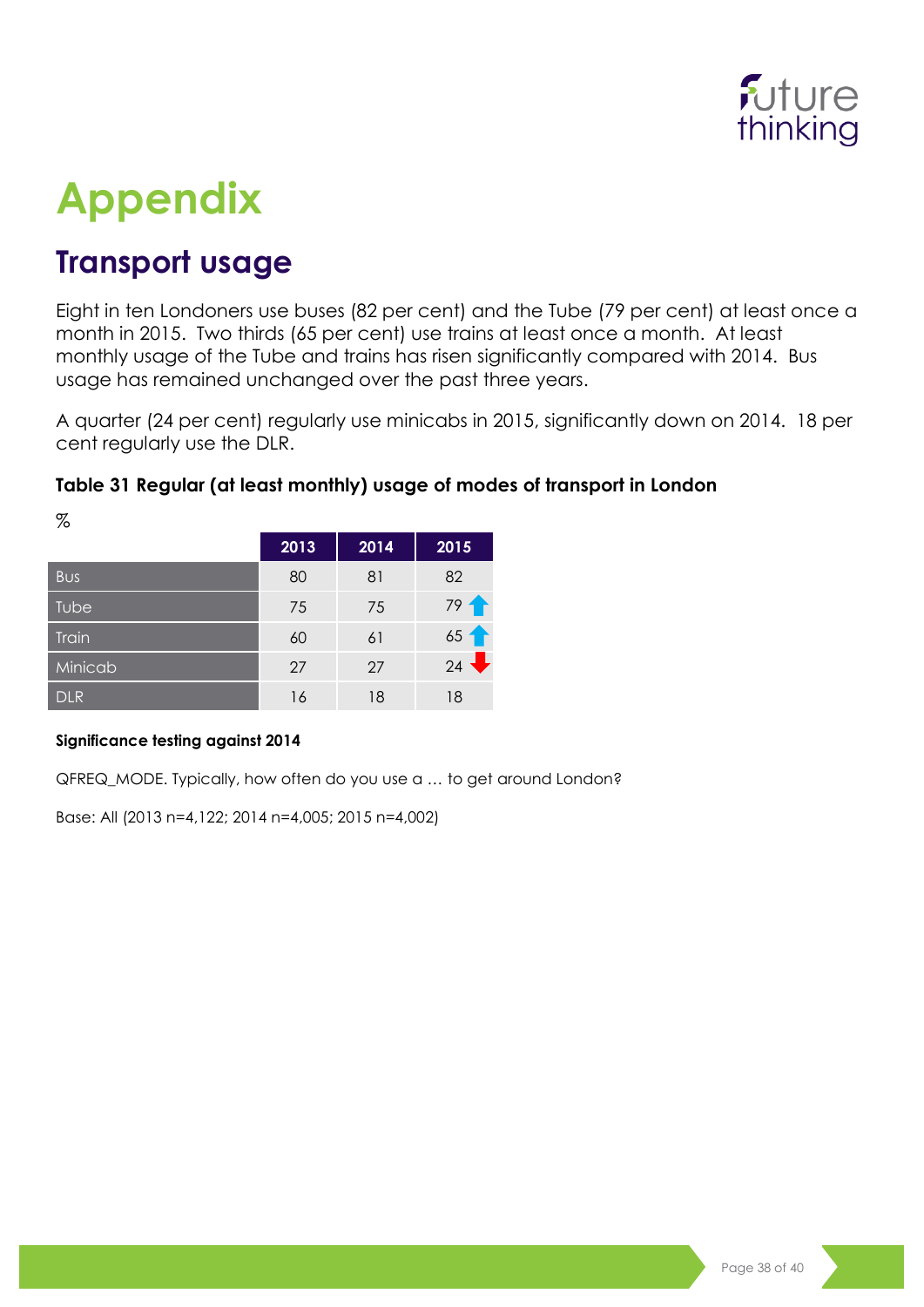

Two thirds of Londoners regularly (at least once a month) use buses during the day (68 per cent) and over a third regularly use them after dark (36 per cent). Regular daytime and night time usage of buses has remained very stable over the past three years.

64 per cent regularly use the Tube during the day and 40 per cent regularly use it after dark in 2015. Regular daytime usage of the Tube is significantly higher in 2015 compared with 2014 (61 per cent in 2014 and 64 per cent in 2015).

47 per cent regularly use trains during the day and 26 per cent regularly use them after dark in 2015.

The fall in regular usage of minicabs is driven by a fall in night time usage (down from 17 per cent in 2014 to 14 per cent in 2015).

| $\%$       | During the day |      |      | <b>After dark</b> |                |        |
|------------|----------------|------|------|-------------------|----------------|--------|
|            | 2013           | 2014 | 2015 | 2013              | 2014           | 2015   |
| <b>Bus</b> | 66             | 68   | 68   | 33                | 38             | 36     |
| Tube       | 6 <sup>1</sup> | 61   | 641  | 39                | 39             | 40     |
| Train      | 45             | 47   | 47   | 25                | 26             | 26     |
| Minicab    | 10             | 11   | 11   | 18                | 17             | $14 -$ |
| <b>DLR</b> | 13             | 14   | 12   | 161               | $\overline{6}$ | 5      |

#### **Table 32 Regular (at least monthly) daytime and night time usage of modes**

#### **Significance testing against 2014**

QFREQ\_MODE. Typically, how often do you use a … to get around London? SS3. Do you use [mode of transport] regularly during daytime hours and/or after dark?

Base: All (2013 n=4,122; 2014 n=4,005; 2015 n=4,002)